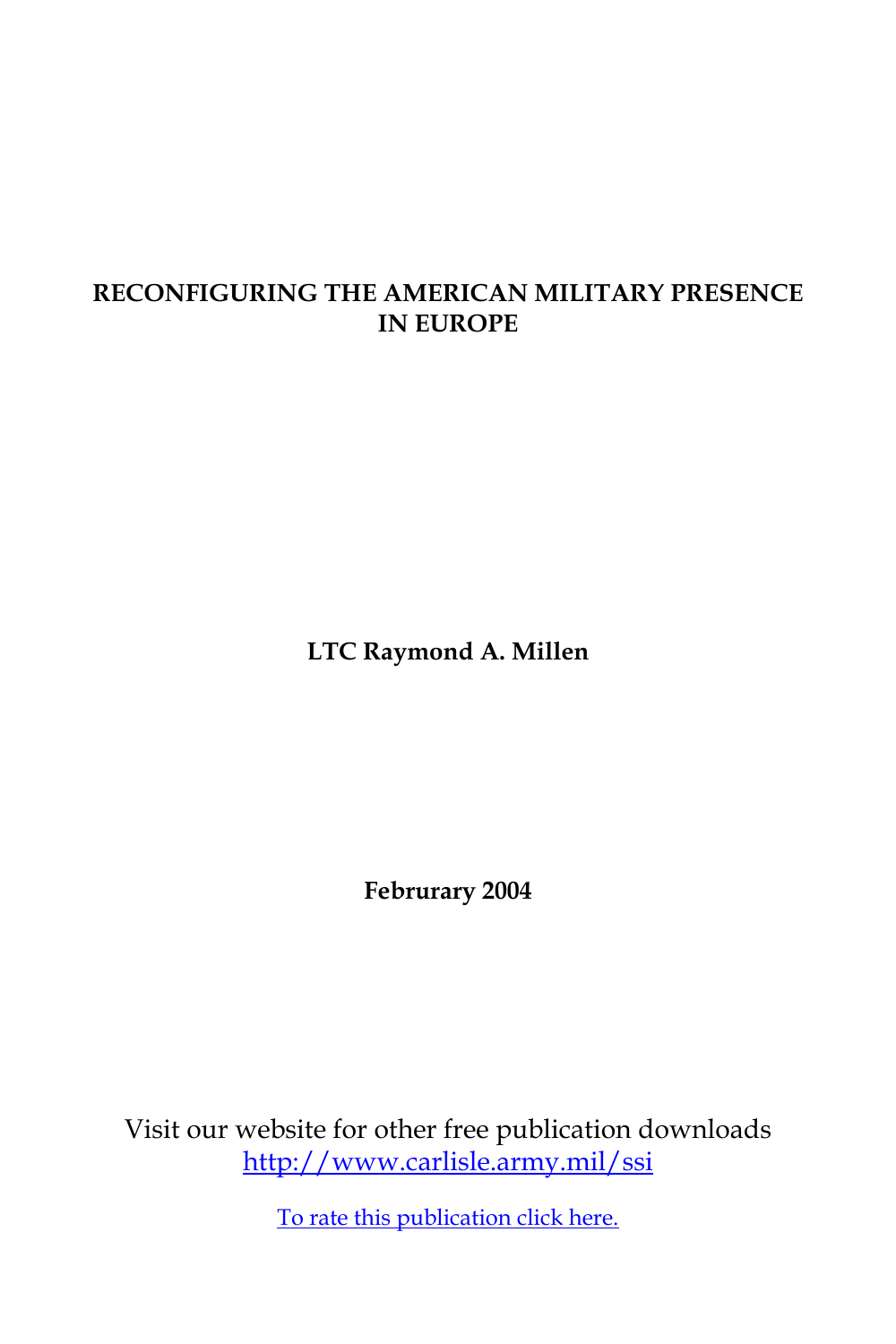The views expressed in this report are those of the author and do not necessarily reflect the official policy or position of the Department of the Army, the Department of Defense, or the U.S. Government. This report is cleared for public release; distribution is unlimited.

 The author would like to thank Dr. Thomas-Durell Young and Colonel Alan Stolberg for insightful comments on earlier drafts of the manuscript. Any errors or misinterpretations which remain do so despite their best efforts.

\*\*\*\*\*

\*\*\*\*

 Comments pertaining to this report are invited and should be forwarded to: Director, Strategic Studies Institute, U.S. Army War College, 122 Forbes Ave, Carlisle, PA 17013-5244. Copies of this report may be obtained from the Publications Office by calling (717) 245-4133, FAX (717) 245-3820, or by e-mail at *Rita.Rummel@carlisle.army.mil*

\*\*\*\*\*

 All Strategic Studies Institute (SSI) monographs are available on the SSI Homepage for electronic dissemination. SSI's Homepage address is: *http:// www.carlisle.army.mil/ssi/*

\*\*\*\*\*

 The Strategic Studies Institute publishes a monthly e-mail newsletter to update the national security community on the research of our analysts, recent and forthcoming publications, and upcoming conferences sponsored by the Institute. Each newsletter also provides a strategic commentary by one of our research analysts. If you are interested in receiving this newsletter, please let us know by e-mail at *outreach@carlisle.army.mil* or by calling (717) 245-3133.

### ISBN 1-58487-151-2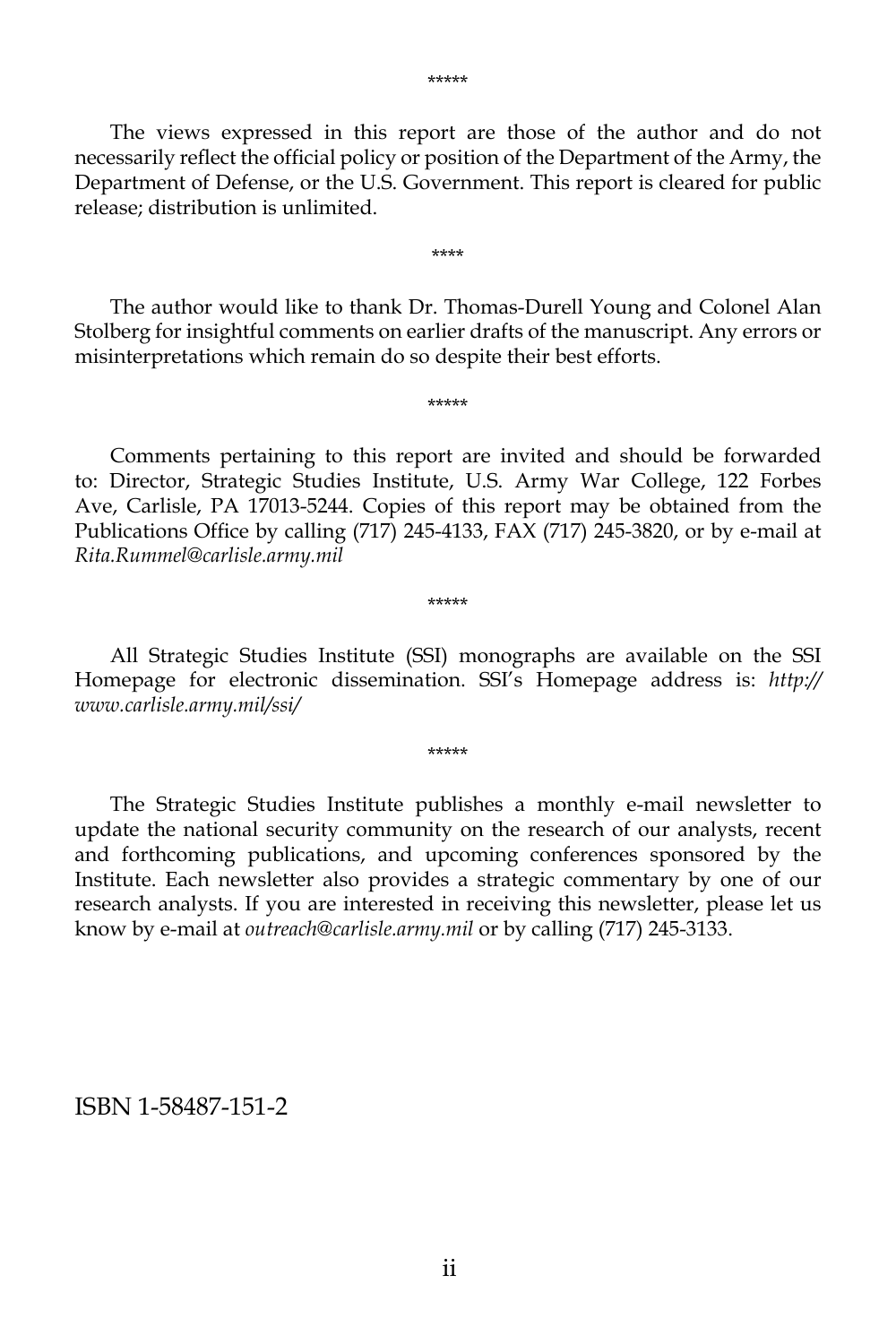### **FOREWORD**

 What does NATO bring to U.S. national security in practical terms? This rhetorical question seeks not so much to provoke debate than to invoke NATO's potential. In the post-Cold War era, especially during the war on terrorism, NATO's raison d'être must expand beyond securing the immediate borders of member states.

 In this monograph, Lieutenant Colonel Raymond Millen examines America's choices regarding the basing of ground troops in Europe. He considers three major options available to the United States—complete withdrawal, annual rotations, and restructuring the Alliance to accommodate a smaller U.S. presence. While weighing the advantages and disadvantages of each option, he does not lose sight of the ultimate objective of NATO—to provide credible land power for the full spectrum of operations.

 Lieutenant Colonel Millen has expanded his concept of the integrated multinational division by introducing a NATO 3-3 Force Structure concept that rests on a smaller NATO ground force adaptive to the capabilities and wealth of member states; increases interoperability (technologically and procedurally); and supports the expeditionary force structure already in progress by the formal establishment of three standing combined joint task forces (CJTF). Additionally, he recommends the adoption of nine division-sized bases in Europe located at key geostrategic points for greater access to the Middle East and Africa. Indeed, the idea is daunting, but he lays out a pragmatic approach for implementation.

 One of the monograph's strengths is not simply introducing innovative concepts for the Alliance; the author also ensures they are practical and within current capabilities. The reader will find Lieutenant Colonel Millen's ideas provocative but compelling. The Strategic Studies Institute is pleased to offer this insightful and controversial monograph as a topic of debate among European security specialists and Department of Defense.

> DOUGLAS C. LOVELACE, JR. Director Strategic Studies Institute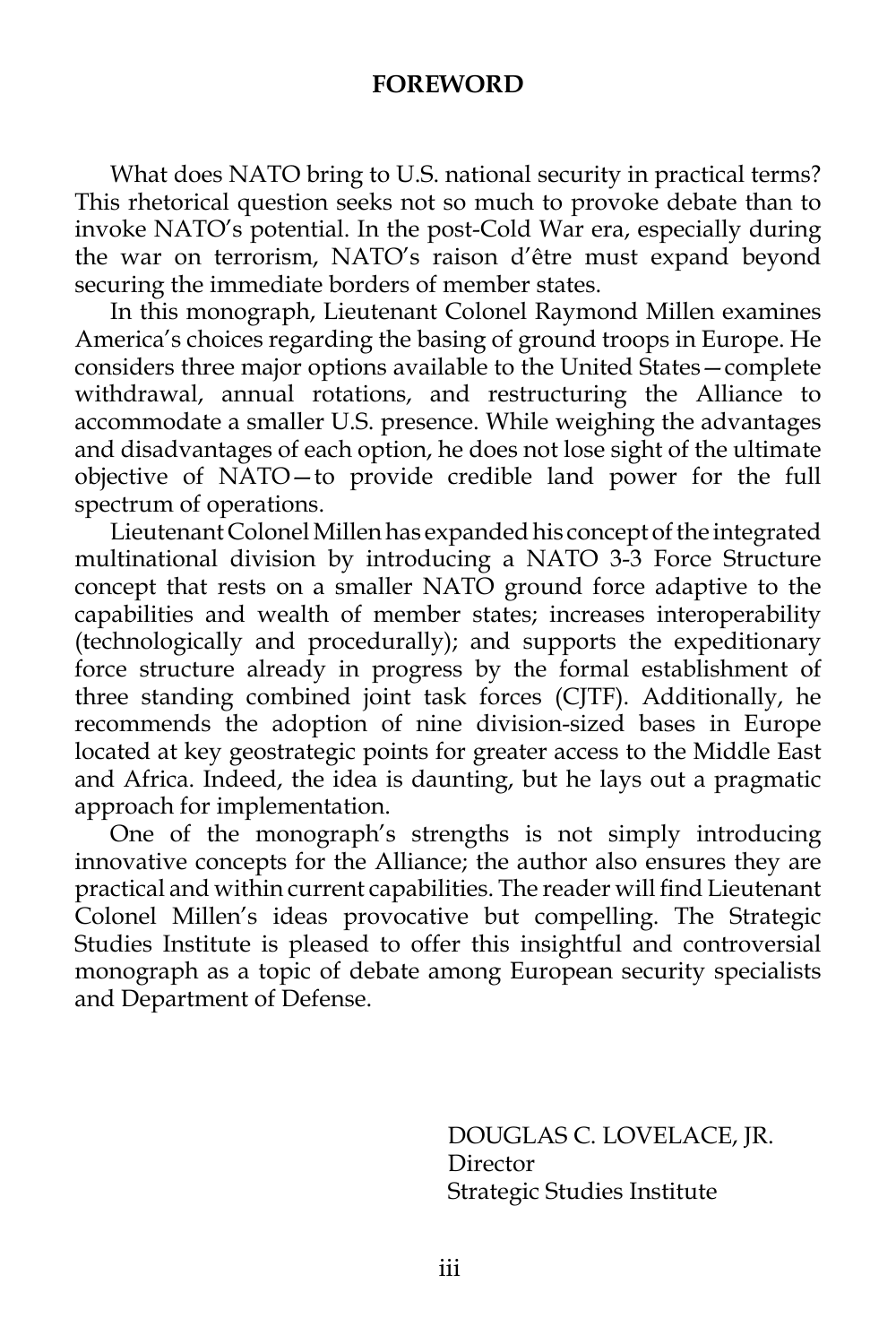# **BIOGRAPHICAL SKETCH OF THE AUTHOR**

RAYMOND A. MILLEN, an Army lieutenant colonel, is currently assigned as the Director of European Security Studies at the Strategic Studies Institute. He graduated from the U.S. Military Academy in 1982, was commissioned as an infantry officer, and has held a variety of command and staff assignments in Germany and Continental United States; he has also served as the U.S. Army Infantry School Liaison Officer to the German Infantry School at Hammelburg, Germany; Battalion Executive Officer, 3-502d Infantry, Fort Campbell, Kentucky; and Chief of Intelligence Section and Balkans Team Chief, Survey Section, SHAPE, Belgium. He is a graduate of the U.S. Army's Command and General Staff College, and holds an M.A. degree in National Security Studies from Georgetown University. He is a Foreign Area Officer for Western Europe. He has published articles in a number of scholarly and professional journals to include *Infantry Magazine* and the *Swiss Military Journal*. His book, *Command Legacy*, was published by Brasseys in April 2002.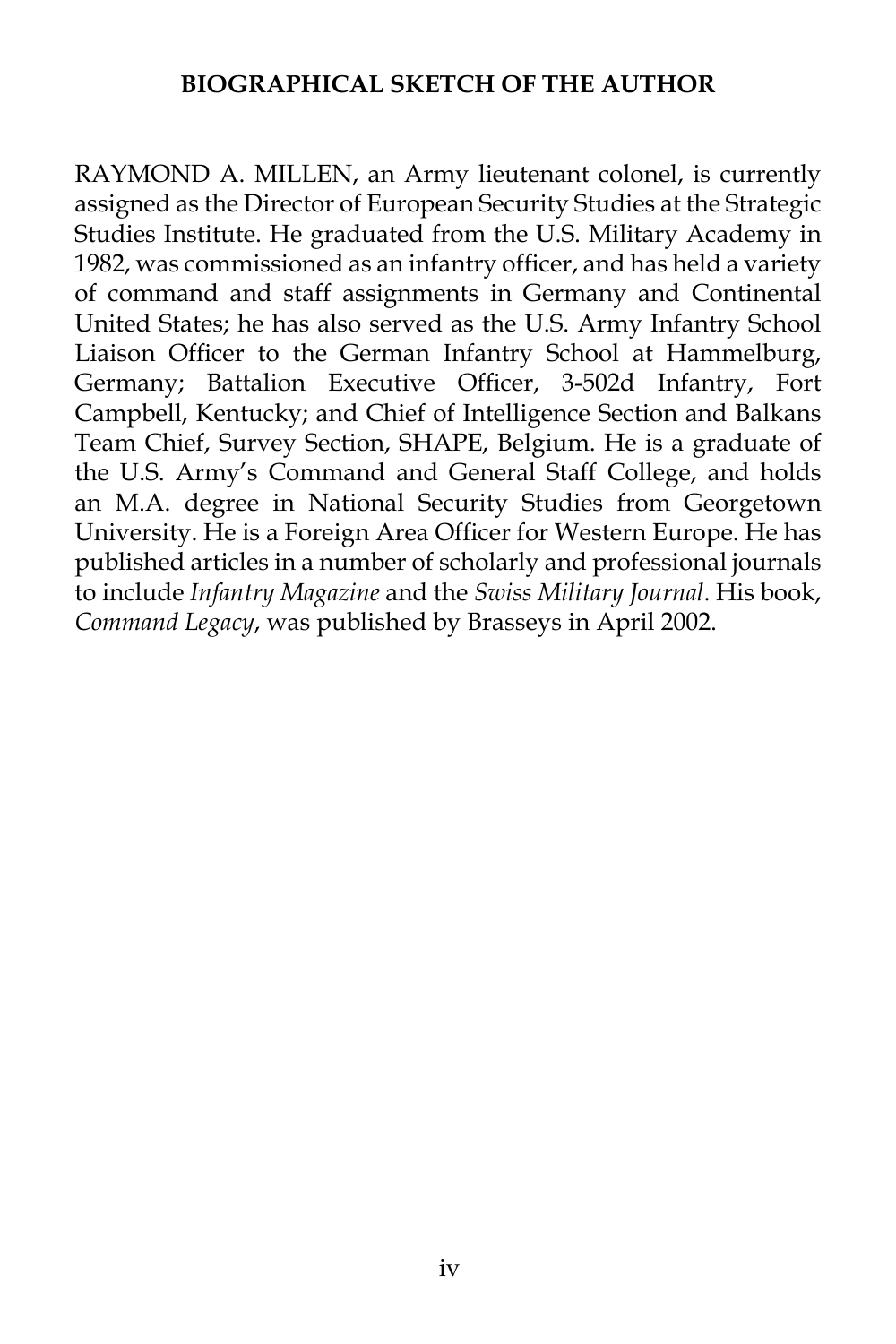# **SUMMARY**

 As the United States prosecutes the war on terrorism, it is also in the process of adjusting its global security posture. Not surprisingly, the American presence in Europe will be profoundly affected by the U.S. calculations, and hence by extension, so will NATO. It is no exaggeration that the whispered conversations within the Pentagon reverberate within the halls of NATO headquarters, so the ultimate decision has the potential to rock the Alliance, no matter how benign it may appear to the United States.

 The United States has three basic options regarding its future ground presence in Europe—withdraw completely, rotate divisions, or restructure the Alliance to permit a smaller U.S. presence. Maintaining the status quo in Europe is not a viable option, since it does not rectify the U.S. over-extension of forces or accommodate the dynamics associated with the war on terrorism.

 A withdrawal from Europe permits the consolidation of ground forces in the United States for power projection missions globally. Because the United States maintains relatively modern divisionsized posts with contiguous maneuver training areas, unit readiness would be much higher than in Europe and certainly more cost efficient. Power projection from the United States provides greater flexibility in that the United States can rely on staging bases in Europe and elsewhere ("Lily Pads") en route to trouble spots. Unfortunately, a withdrawal will likely result in a European loss of confidence in the United States and a de facto marginalizing of U.S. leadership and influence. More disturbing, the European Union (EU) will fill the void with its Rapid Reaction Force, which will compete with NATO for resources but fail to live up to expectations. In the end, the Alliance will not likely survive the trauma.

 The rotation of divisions has the advantage of maintaining power projection flexibility without endangering U.S. commitment to the Alliance. However, given the enormous effort and associated costs for preparation, staging, moving, and reception, this option is incredibly expensive and time consuming. Given that rotations traditionally involve three units (those preparing, those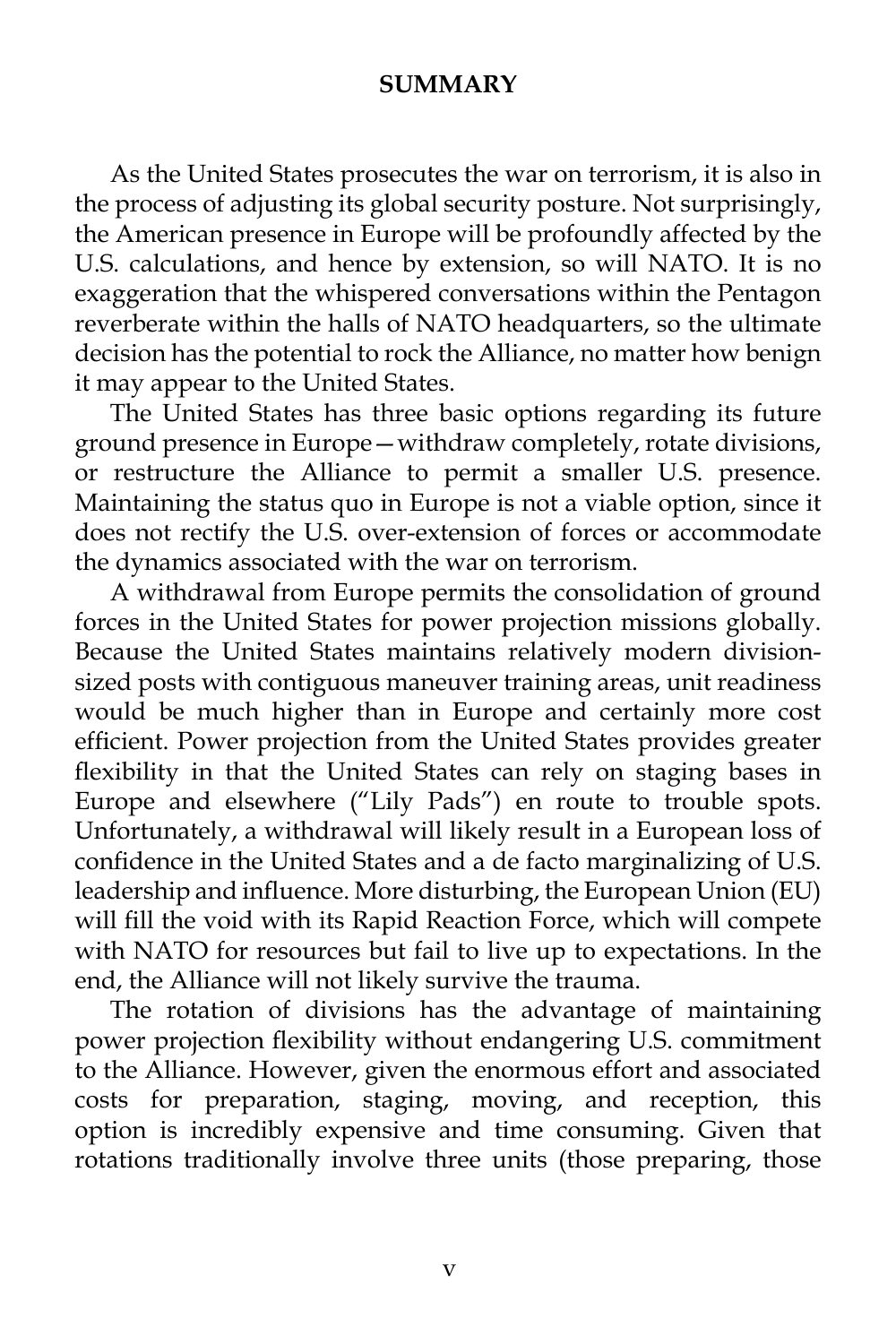deployed, and those recovering), require extensive organizational reconfiguration for the mission, and present a host of logistical and administrative challenges, this option is impractical. It might look good on paper, but would needlessly distract the Army from more important matters.

 Restructuring the Alliance to accommodate fewer and smaller units presents significant opportunities despite the initial challenges and visceral resistance. As opposed to the dozens of ill-equipped and undermanned divisions and brigades currently comprising NATO, a restructuring to nine integrated multinational divisions is in order. (See Table 2, page 17.) Organized into three permanent combined joint task forces with three divisions each, along with an allotment of specialized units at the CJTF level (NATO 3-3 Force Structure), Alliance members would contribute fully modern and manned forces in accordance with their capabilities and wealth. Because of the relatively small size of the new force structure, each member would contribute only four to five battalions or brigades to the Alliance.

 In connection with restructuring, NATO should modernize its concept of unit stationing. Rather than relying on the 19th century concept of small casernes scattered throughout Europe, the Alliance should establish nine division-sized posts at geostrategic locations. Because each post would also require a contiguous maneuver training area as well as modern facilities, NATO should solicit members to compete for the contracts giving relative value to location, available land, and potential for modernization. Sufficient time is required for member states to hold referendums and select sites for the bases. The construction and other associated costs for new bases will be offset by the closures and sales of hundreds of obsolete casernes as well as the energy and maintenance savings with modern facilities.

 The NATO 3-3 Force Structure and division-sized bases fits perfectly with the new NATO Military Command Structure and NATO Response Force. Most importantly, the NATO 3-3 Force Structure provides a standing force for force generation, currently a long and tedious process within the Alliance. Integrated multinational divisions permit all NATO members to make a meaningful contribution and increase the interoperability (both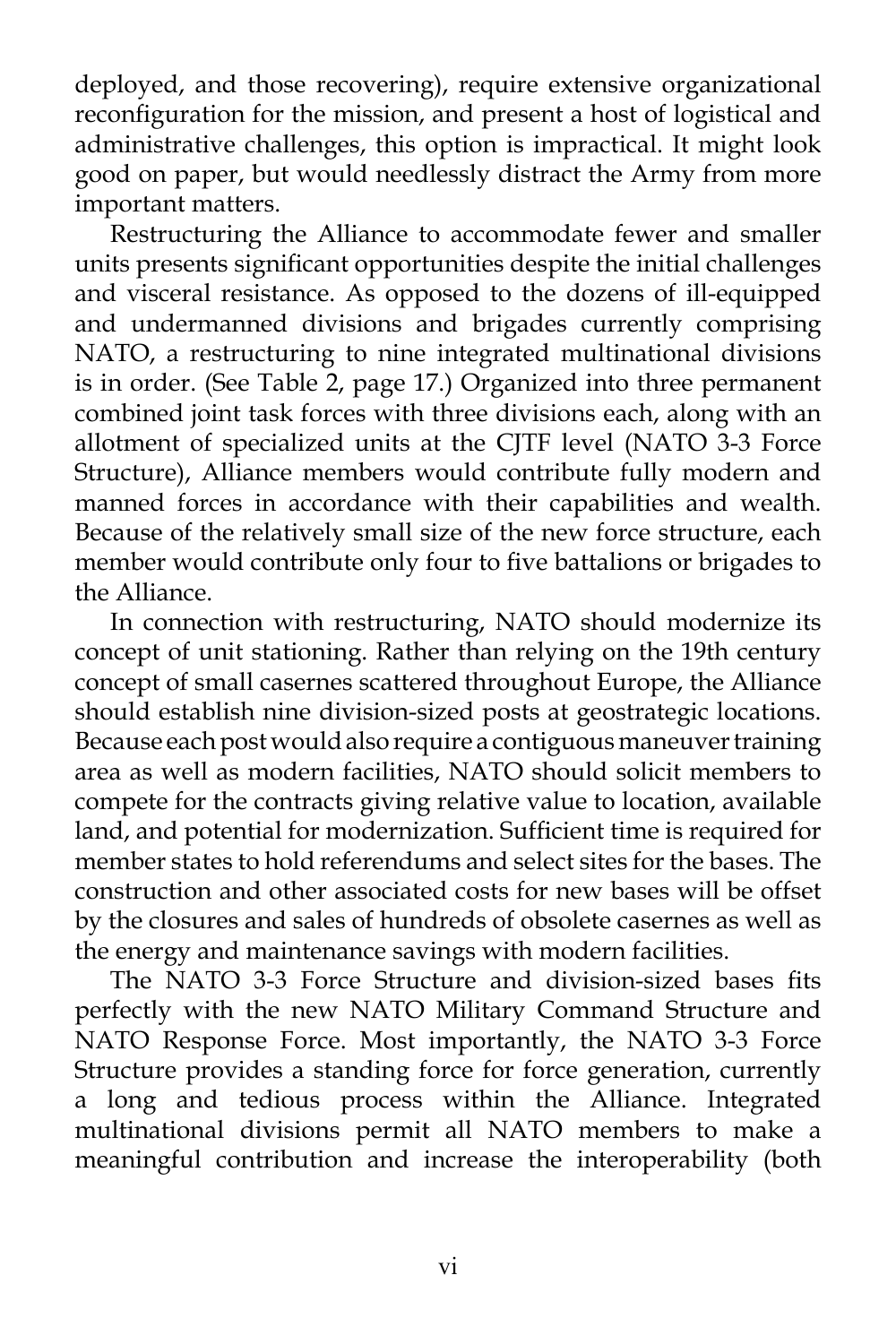technologically and procedurally) between the United States and its allies.

Recommendations:

- Adopt the NATO 3-3 Force Structure.
- Establish a NATO working group to explore nine division-sized bases.
- Adopt a public awareness campaign to inform member states of the need for a NATO 3-3 Force Structure and division-sized bases.
- Withdraw U.S. political support of, and a priori support of, the use of NATO assets for the EU Rapid Reaction Force.

The United States can have its cake and eat it too without appearing unilateralist. The United States needs a power security partner, and any decision which endangers that need will be to U.S. detriment. The implementation of these long-term recommendations will provide the Alliance with a powerful, sustainable expeditionary force and significantly ease the security burden on the United States.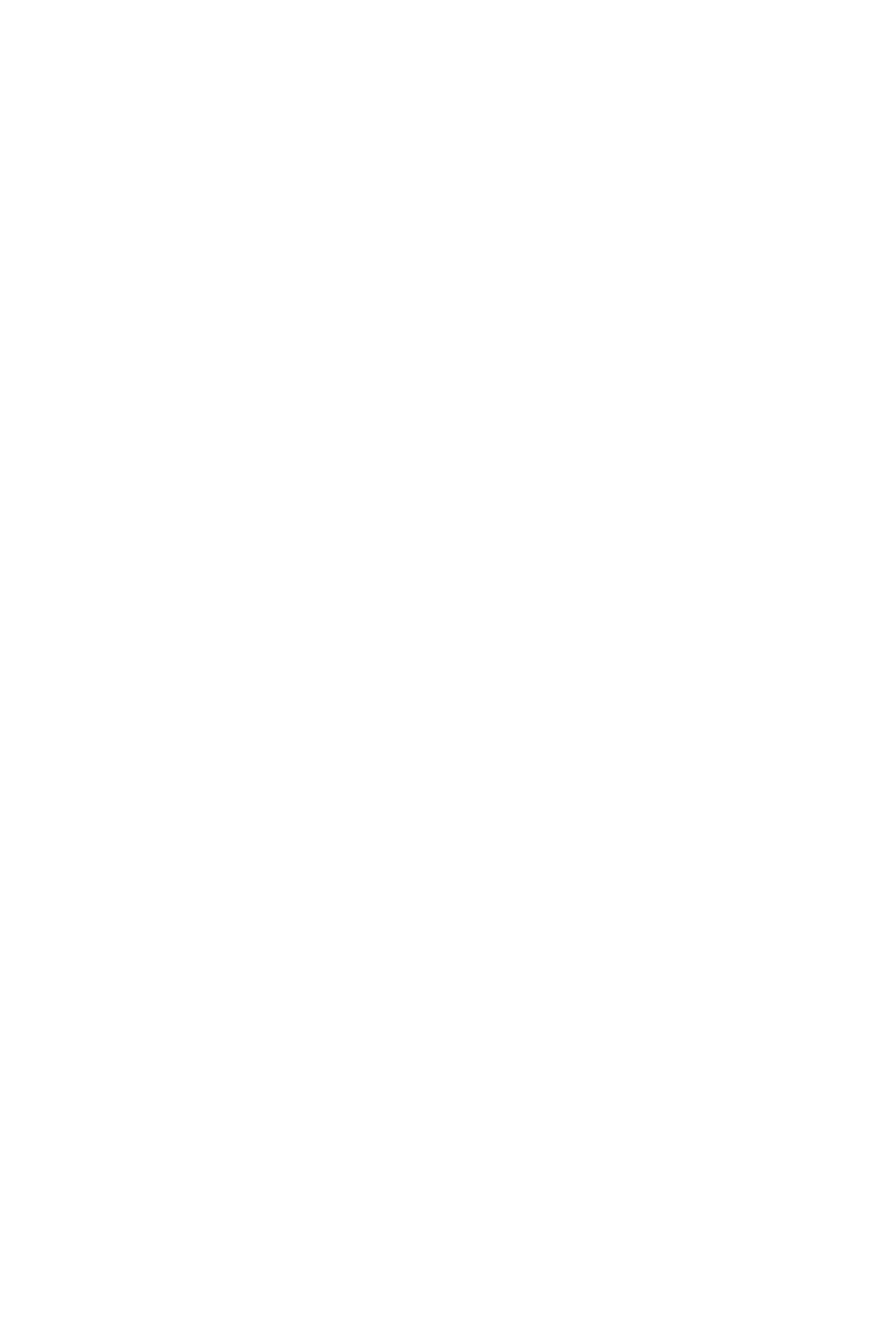### **RECONFIGURING THE AMERICAN MILITARY PRESENCE IN EUROPE**

### **Introduction.**

 The United States and Europe are approaching a crossroads regarding common security interests. After the world wars of the 20th century, culminating in a cold war, few national security specialists in the United States would argue that the stability of Europe is not an enduring U.S. national security objective. In the same vain, while the European elite may wrinkle its collective nose at U.S. approaches to foreign policy, particularly with regard to the U.S. preference for the Big Stick approach, few in Europe would dispute the stabilizing benefits of American power.

 As America defines its new security posture vis-à-vis Europe, the issue of continued U.S. military presence in Europe will have enormous strategic implications within the Alliance. The United States has three basic options regarding its future presence in Europe--withdraw completely, rotate divisions for annual tours, or restructure the Alliance to accommodate a smaller U.S. presence.

 The United States could exercise the option of status quo, meaning it maintains its presence more or less intact, even if this includes shifting ground forces farther east and southeast for closer proximity to the Middle East. This option does nothing to address U.S. global security concerns or the war on terror. As the number of these concerns, operations, and missions expand without a concomitant increase in the size of the military, existing regional commitments in Europe and Korea need to be revisited. Sooner or later something has to give, and if the United States missteps in its approach, the whole security apparatus, to include NATO, could collapse. Pragmatically, the status quo approach resolves nothing.

 The three options provide the United States with the opportunity to harness existing resources more efficiently. As this monograph addresses these choices, it explores their effect on U.S.-NATO relations, on NATO readiness, and on long-term cost benefits. Naturally, a failure to strike a balance among these issues may result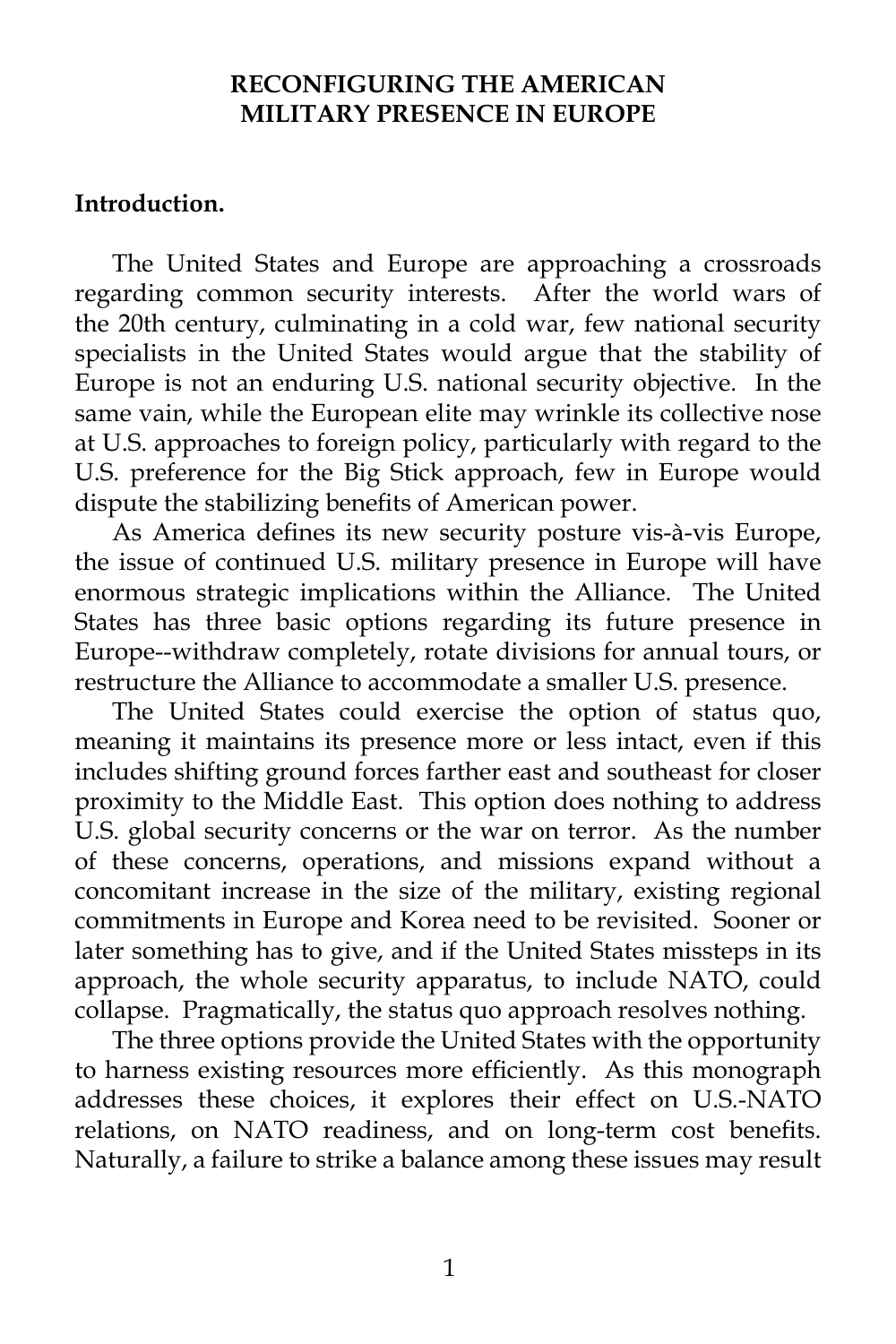in unintended consequences, causing irreparable damage to the Alliance. The intent of this monograph is to explore the pros and cons of the first two options as a lead in to the third and preferred option. This option intentionally ignores existing U.S.-European Union (EU) initiatives, agendas, and frictions to get to the heart of the argument. Most of the obstacles go beyond the scope of this monograph and tend to obfuscate the basic need for change.

 In discussing the reconfiguration of U.S. ground forces in Europe, the reconfiguration of NATO must also occur. Both go hand-inhand and represent the most profound way to redress U.S. strategic concerns as well as enduring problems within the Alliance.

# **Withdrawal from Europe.**

 A complete withdrawal of ground forces from Europe constitutes the most traumatic option for the health of the Alliance. Relying on its robust power projection capabilities, the United States would conceptually use select bases in Europe for the staging of ground and air forces to a crisis region. These bases would serve for interim reception, staging, onward movement, and integration of combined joint task forces (CJTF). Ground forces would also use available time at these bases to train on specific mission essential tasks. The use of way stations, sometimes called "lily pads," presents the United States with substantial advantages.

 Consolidation of ground forces in the United States permits greater strategic flexibility for power projection. Given the limited available ground forces and growing global responsibilities, maintaining as many forces as possible in the homeland allows the United States to concentrate strategic air- and sea-lift for rapid projection of forces to any point in the world.

 The U.S. basing of units also obviates the reliance on European states for support of a diplomatically contentious operation. For instance, ground units stationed in Germany could be immobilized if the German government demonstrated its opposition to a military operation by denying or delaying the use of airspace, rail, airbases, and seaports, despite treaty obligations. Additionally, other European neighbors to Germany, such as Austria, Switzerland,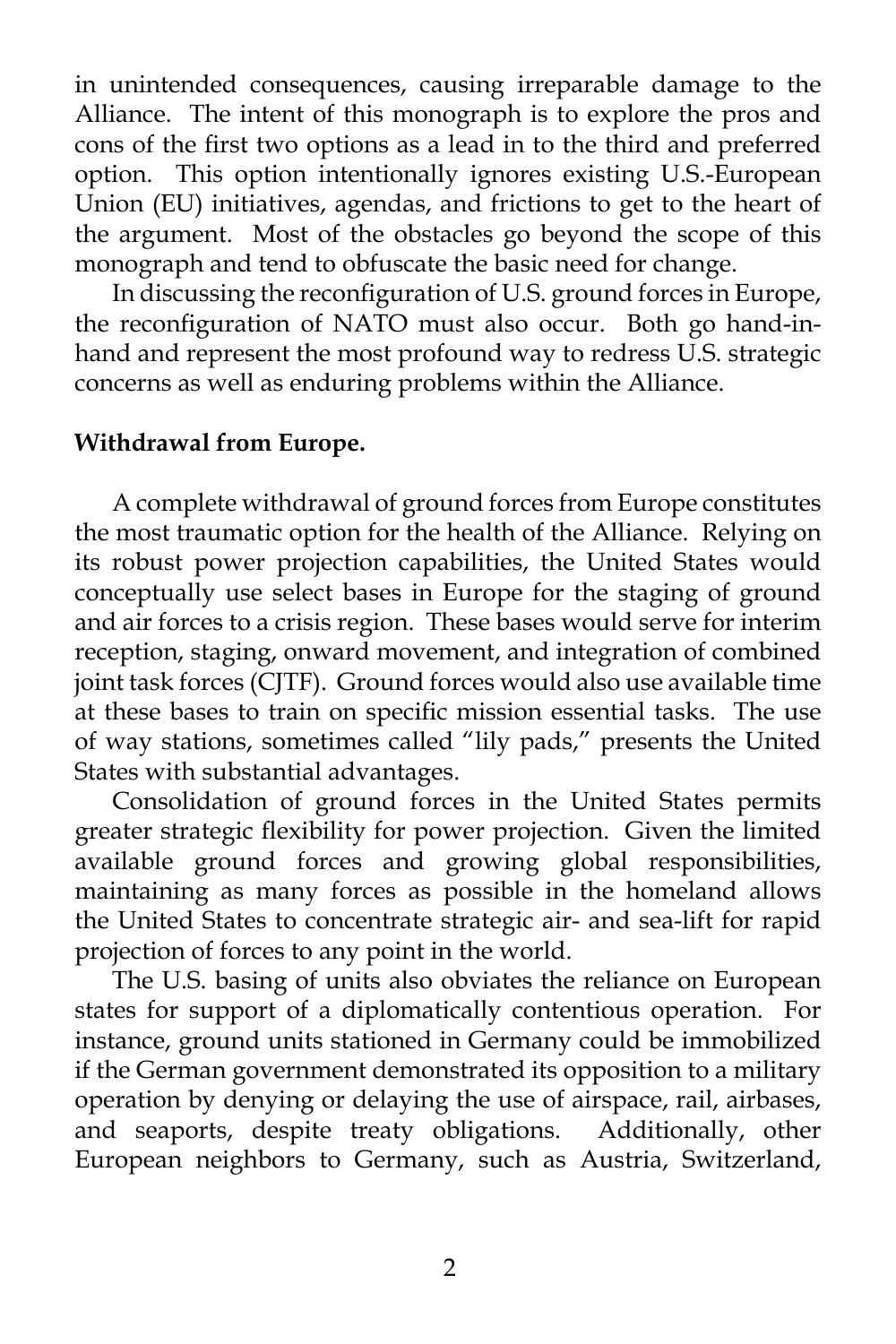and France, could complicate deployments by denying the use of airspace either as an invocation of neutrality or as a sign of displeasure regarding U.S. policy. As the EU gains prominence and given that it is often at loggerheads with the United States over virtually every issue, the problem of cooperation in Europe likely will grow. Even though obstructionist governments could derail the "lily pad" option as well, the United States would retain the flexibility to bypass Europe.

 Division readiness would benefit from home stationing as well. Although Germany offers extraordinary personal and professional rewards, military service in Germany can be a trial. Decaying living and work facilities in pre-World War II casernes require vast expenditures for maintenance and renovation. Even though it would be cheaper in the long run to raze existing casernes and build anew, this option has never been exercised adequately. Living and working conditions remain spartan and demoralizing, especially when soldiers happen to see the modern German casernes.

 The scattering of brigade and smaller units throughout Germany in small casernes hampers coordination, training, and logistics, as well as creating to a redundancy in supply and administrative services. Training and readiness issues suffer the most though. Few casernes possess a maneuver training area. The vast majority of units must conduct annual training (sometimes less often) at Grafenwöhr, Hohenfels, or Baumholder for range qualification and some maneuver exercise training. Far from routine, unit rotations to these training areas require extensive preparation. Weeks of coordination and preparation are required for rail movement, wheeled convoys, inprocessing (establishing ammunition and supply accounts, signing for billets and maintenance facilities, drawing ammunition, and range control certification), and outprocessing (clearing the above accounts, cleaning and turning in issued property and items, initiating property accountability procedures, and billets and maintenance facility inspections), and rail and convoy deployment back to home station. Under this morass of bureaucracy, less time and effort is spent on training than getting to the training areas and back.

 With the end of the Cold War, exercises in the German countryside are practically nonexistent. German environmental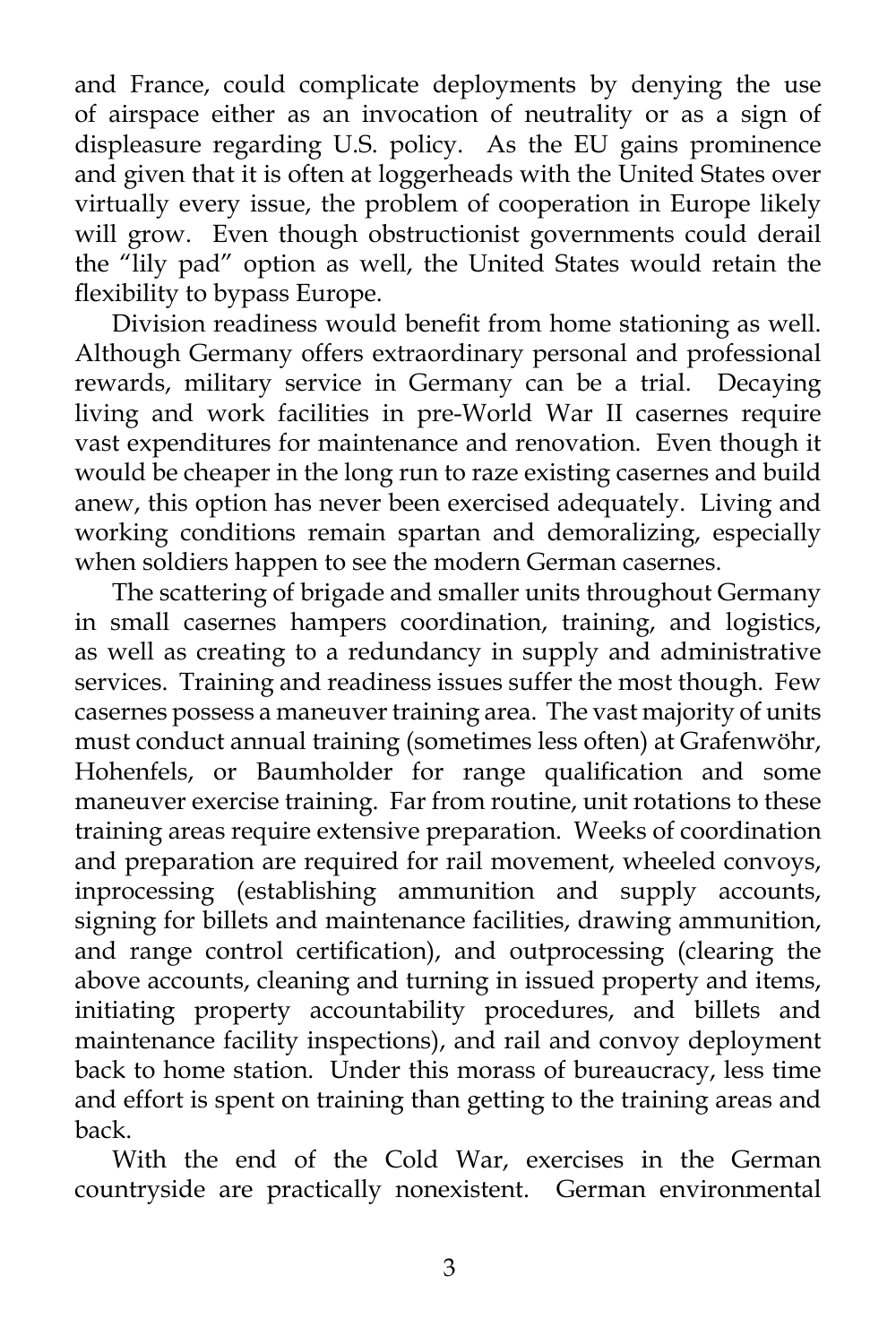concerns, payments for maneuver damage, maneuver restrictions, and the danger to civilians are too great to make them worthwhile. In contrast to Germany, American posts accommodate whole divisions with contiguous, large maneuver training areas. None of the obstacles that hamstring units in Germany applies. Hence, unit readiness in the United States is considerably higher.

 Withdrawal from Europe carries significant strategic drawbacks though. Despite the advantages of basing ground forces in the United States, the effect on NATO would ultimately prove more deleterious to U.S. national security because it would directly affect the U.S. relationship with all NATO nations. Critics, who continue to harp on the lack of threat brought about by the fall of the Soviet empire, are intellectually mired in the Cold War. That the NATO Alliance no longer serves its original purpose is self-evident: from collective self-defense to the defense of collective interests. NATO has and continues to realign its vision, missions, and structure to address the new strategic realities. Simply put, NATO is no longer just a security umbrella for the protection of Europe; its shade has extended beyond. Just as the wheel has evolved exponentially beyond the original intent of its inventor, NATO has evolved beyond the wildest dreams of its creators.

 The presence of U.S. ground troops in Europe represents a tangible U.S. commitment to NATO. The manner of this commitment differs greatly than the original design. Initially, the United States provided the air power (and by implication the nuclear umbrella), the United Kingdom—the sea power—and continental Europe—the land power. The complacency of the continental land powers (including the problems associated with rearming Germany) and the Soviet acquisition of the atomic bomb confounded this security arrangement should the Soviets invade. So the United States stationed permanent ground troops (initially four divisions) in Germany as a trip wire to deter Soviet fait accompli invasion stratagems.<sup>1</sup>

 American ground presence not only assured Europeans of the U.S. commitment; it also enhanced the influence of the United States in European security matters and engendered a binding trust in America among the allies. Admittedly, in terms of military power, U.S. air and naval power in Europe was substantial; nevertheless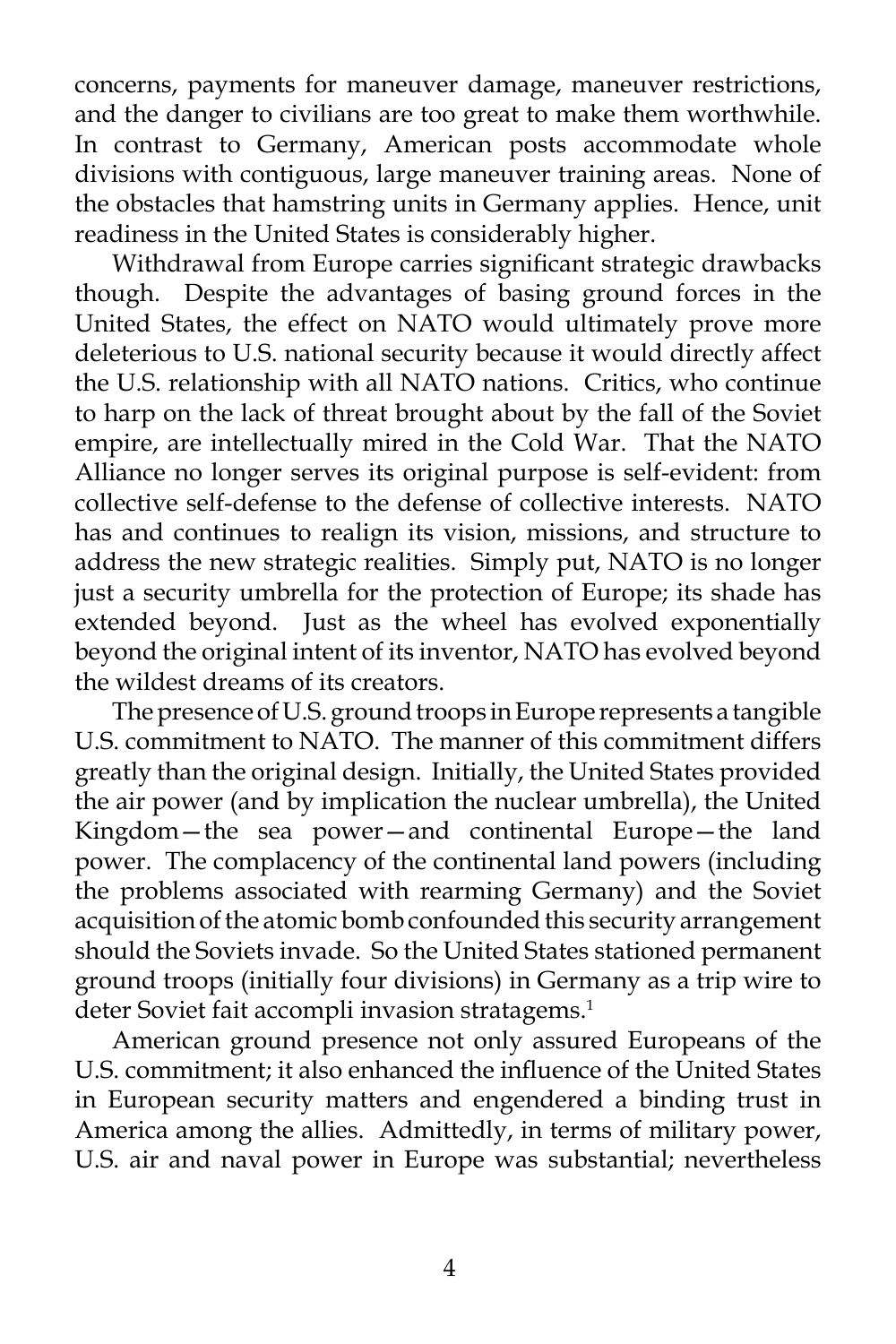these forces were not as visible to the Europeans as ground forces, and because these forces could withdraw quickly out of harm's way, their assurance to the Europeans could never match the presence of ground troops. Hence psychologically, U.S. ground forces provided greater security to the European psyche.

 Had NATO and the United States not weathered a slew of crises together—Suez, 1956; Hungary, 1956; Berlin, 1961; France, 1967; Czechoslovakia, 1968; and Soviet saber rattling throughout the 1970s and 1980s—perhaps the issue of ground forces would be minor. But the fact remains, U.S. ground forces' presence during these events reassured Europeans that American commitment through NATO remained stalwart. At this stage in the relationship, a withdrawal in any form (e.g., further reductions) represents a definitive break from the Alliance, a separation presaging the final divorce. To a continent steeped in diplomatic cynicism, American assurances to the contrary are meaningless.

 U.S. ground forces and headquarters stationed in the United States will certainly remain declared to NATO, but as other crises, national security concerns, and shifting priorities surface, the United States will become inattentive to Europe. U.S. participation in future NATO military operations would likely devolve to the Air Force or at best, an ad hoc arrangement with a U.S. Joint Task Force operating independently. Once U.S. ground forces are separated from their European counterparts, interoperability will decay. In a crisis, little time will be available for reacquaintance; hence the degree of cooperation will be limited.

 Inevitably, Europe will distance itself from the United States as well. European Security and Defense Policy (ESDP) proponents will pounce on any opportunity to marginalize U.S. leadership in Europe, and a withdrawal would serve as a pretext to advance the EU agenda.

 Because space abhors a vacuum, pan European politicos will use the withdrawal to advance their EU Rapid Reaction Force (EU RRF) initiative. For those unfamiliar with EU foreign policy, the EU RRF *appears* as a pragmatic and necessary force to revitalize European militaries. Professed as a fully modern, interoperable, expeditionary force of 60,000 troops, the EU RRF would play a larger role in coalition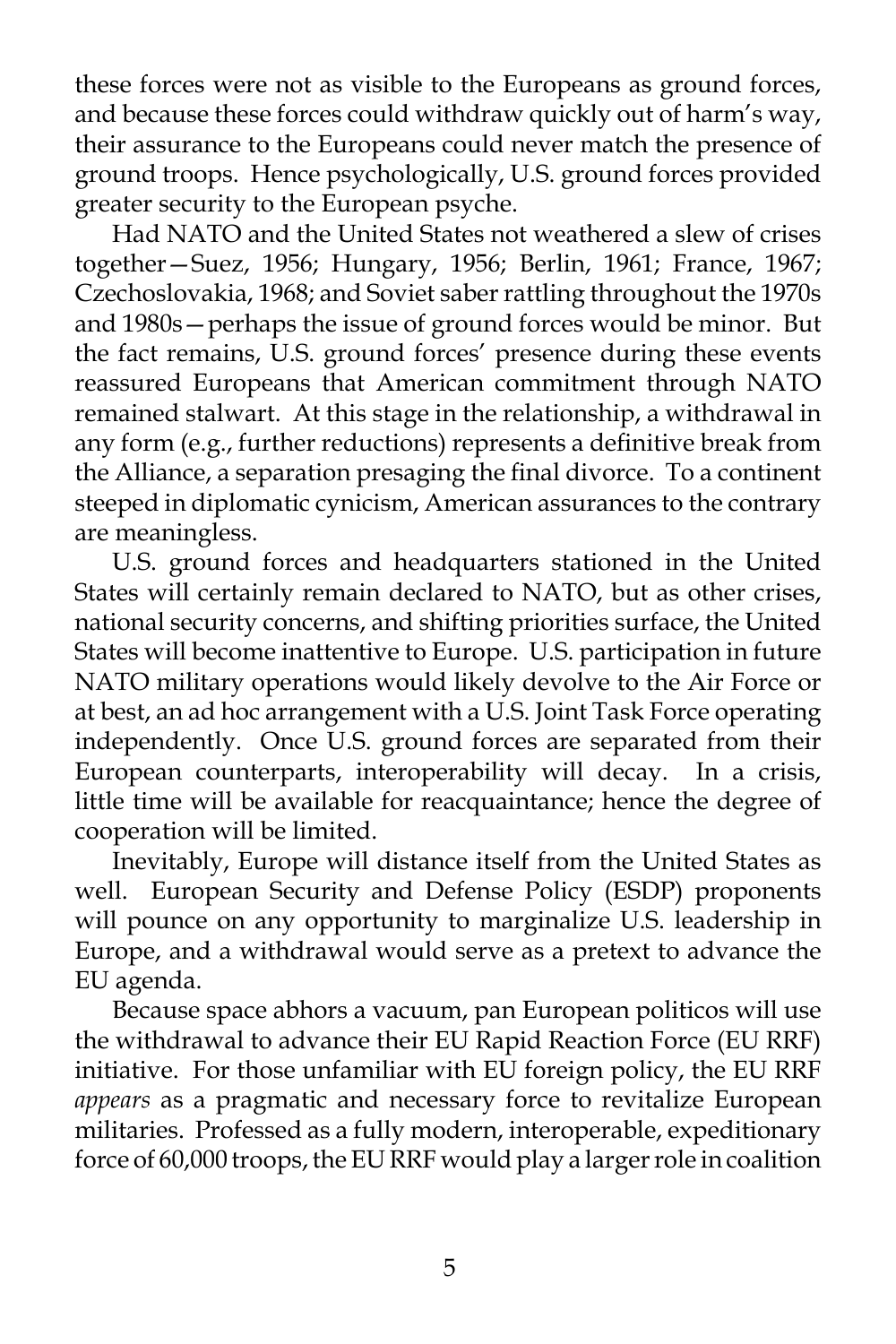warfare and shoulder an equitable burden of military expenditures with the United States. As with prior European military ventures, the devil has always been in the details. Two enduring security matters plague the EU—inattentiveness to military readiness and embryonic federal institutions.

 As the headline goal for the establishment of the EU RRF was 2003, European rhetoric has overreached badly. To date, the idea of a European expeditionary force is more figment than reality.<sup>2</sup> In addition to insufficient troop strength, the EU RRF lacks adequate numbers of precision weapons, refueling aircraft, surveillance equipment, secure communications, and intra-theater airlift; and acquisition of these are at least a decade away. U.S. Ambassador to NATO R. Nicholson Burns has repeatedly warned that the European contribution to modern military operations will remain meager for years.3 European assurances regarding progress in the field of modernization are cold gruel for the United States, which must shoulder the security burden while Europe ambles along.

 Of all the military deficiencies, airlift capabilities are the most pertinent. Power projection defines the added value a nation brings to modern security alliances, and the issue of credible airlift capabilities directly affects Europe's caliber of deterrence. As long as EU power projection capabilities remain mediocre, the use of a force mechanism, which is integral to deterrence, is missing. Adversarial parties may be willing to conduct talks with the EU, but they will not take them seriously. Moreover, without the ability to conduct initial entry operations, the EU RRF brings no added value to the United States in times of crisis. What practical reason is there for the United States to engage in coalition building with the EU?4

 EU political institutions grant no mechanism for the rapid deployment of forces. European states show neither the desire nor the inclination to surrender their foreign policy to a central European polity. European ministries require months of debate before even agreeing to deploy forces.<sup>5</sup> Without a central federal authority, unencumbered by consensus mechanisms, the potential rapid capabilities of the EU RRF will remain irrelevant. European federalists seek salvation in the common foreign and security policy, but this pursuit ignores Europe's fundamental problems—trust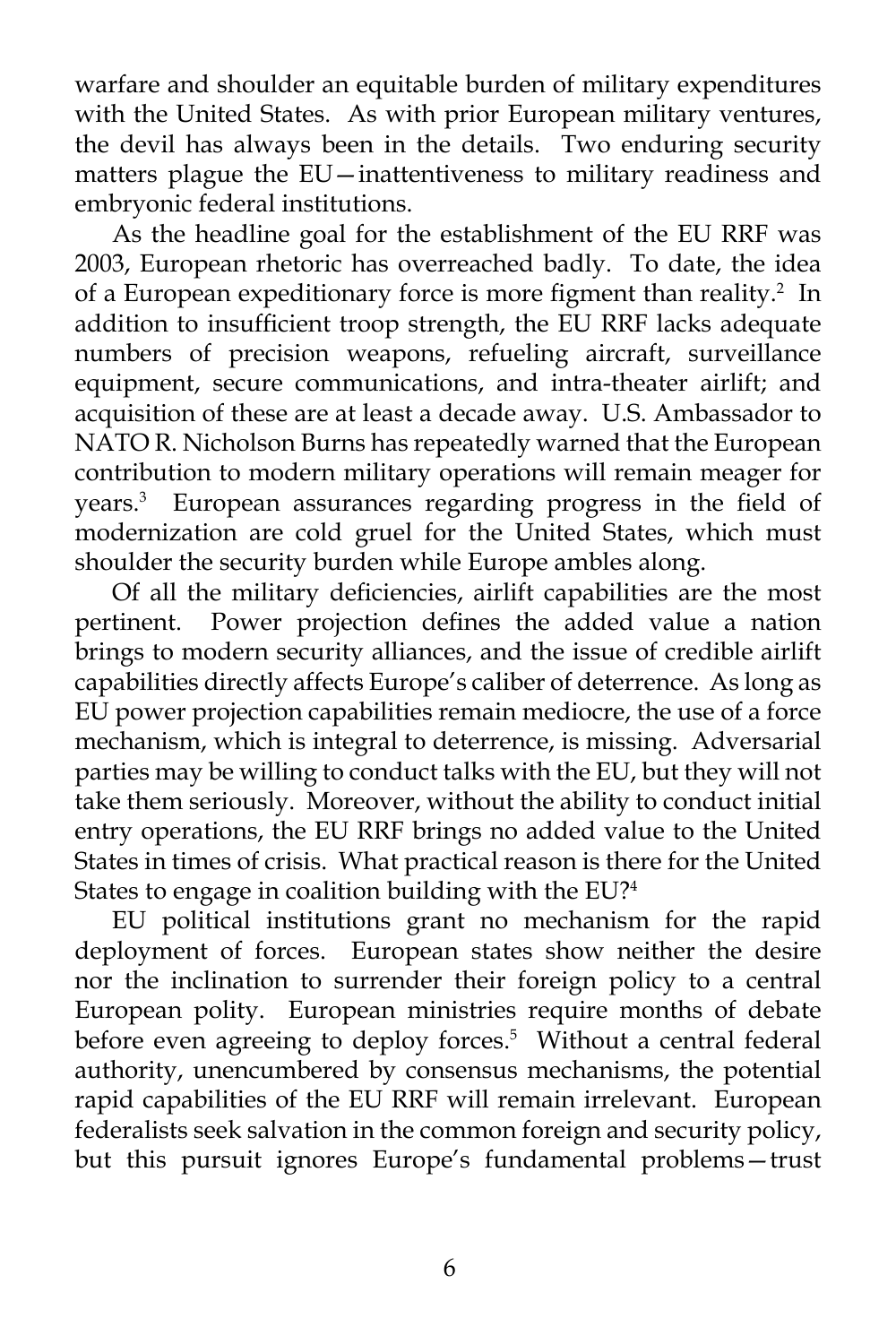and confidence. It would truly be a wonder if Europe progressed politically beyond a loose confederation of states, given its historical baggage of inveterate mutual suspicions honed by centuries of intrigue and betrayal. On the other hand, the United States, through NATO, has a remarkable record of instilling common cause that no other European state has duplicated.<sup>6</sup> The absence of U.S. ground forces in Europe risks marginalizing the U.S. leadership, and left to its own devices, the EU is unlikely to become a trustworthy security partner.

 The belief that the EU RRF will ultimately benefit NATO is illusory and detrimental to the Alliance. The hope that the EU RRF will become the European security pillar under NATO is fraught with risks. If ESDP advocates are less than candid about their intentions, the EU RRF will act as a Trojan horse, infecting the Alliance and destroying it from within. The EU diversion of scarce military spending from domestic military forces to fund ESDP and the frequent attempts to establish separate headquarters speak volumes regarding intent.7 Since the vast majority of NATO EU countries' military expenditures fall far below the 2.0 percent of GDP requirement, the diversion of resources has a marked impact on the military readiness of NATO units.<sup>8</sup> The fundamental question remains whether the EU RRF will be available for NATO missions unlikely.

 The EU is committed to the Petersberg Tasks charter, which deals exclusively with humanitarian and rescue tasks, peacekeeping tasks, and crisis management, including peacekeeping.<sup>9</sup> Once the EU RRF begins deploying on these missions, its availability as an expeditionary force for NATO is diminished. The EU RRF will depend largely on NATO support (command and control, airlift, combat support, and combat service support) for some time.<sup>10</sup> Given that most deployments in support of the Petersberg Tasks will require an enduring presence, a substantial number of units will be involved in preparation, deployment, and recovery. Hence, not only will the EU RRF compete with NATO for scarce resources, but it will also consume NATO resources in the process.

 The temptation for the EU to use the RRF as a counterbalance to U.S. power is alarming and not unfounded. The EU, more enamored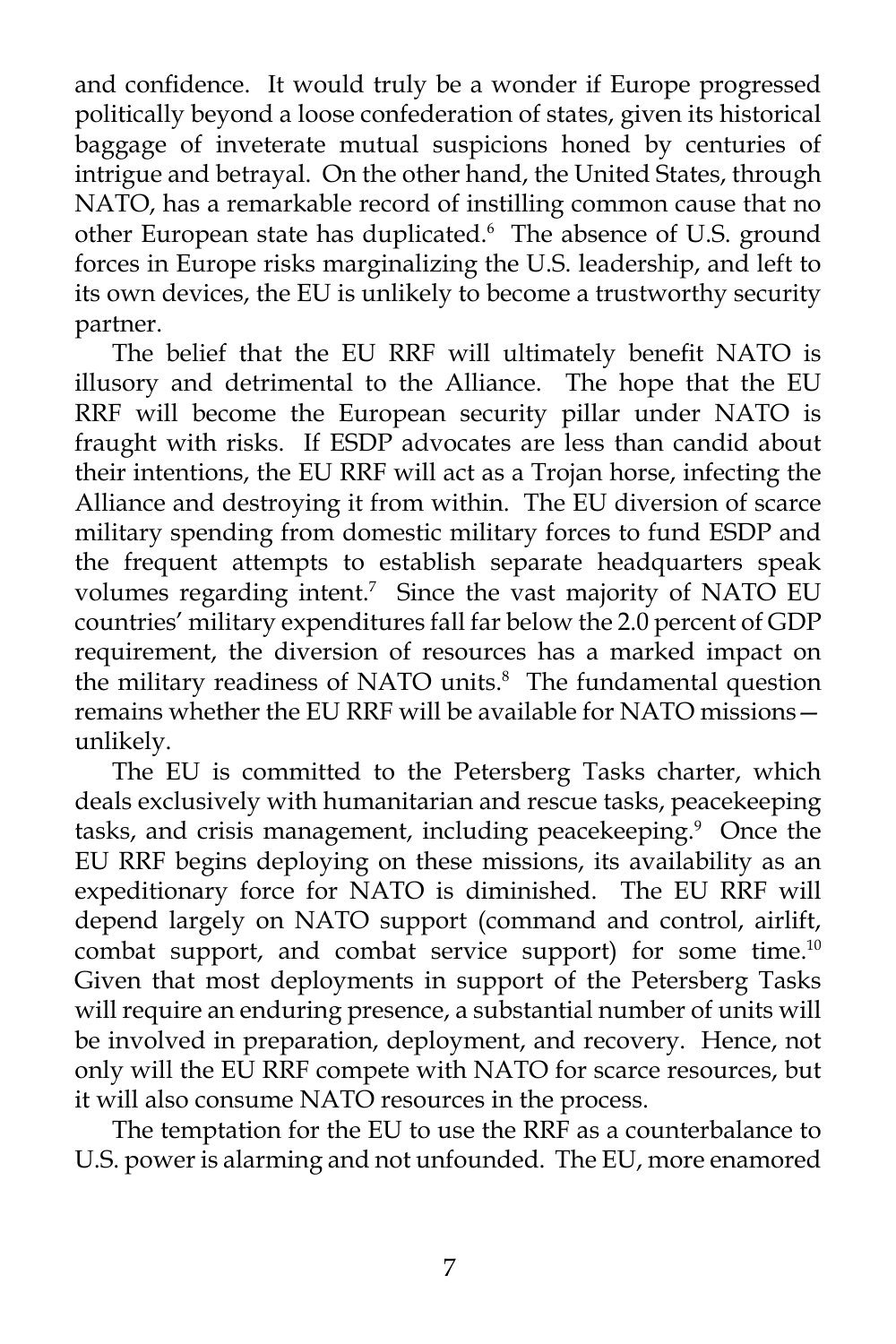with diplomacy and incentives, placing its "faith in international institutions, regimes and norms to tackle problems of common concern,"11 could use the EU RRF as a political weapon to stymie U.S. foreign policy. By denying NATO the use of the EU RRF during a crisis, the EU would have a political sledgehammer to humiliate and undermine the United States. Traditionally, the United States prefers to build coalitions bilaterally with NATO members during crises, so the impact of RRF denial would purely political. To counter this approach, France has introduced provisions in the EU draft constitution that prohibit bilateral agreements between the United States and individual EU states. In essence, EU member states would be compelled to adhere to the EU common foreign and security policy, preventing direct negotiations with the United States.12 Naturally, the EU seeks to form a solid political bloc, and EU enthusiasts would like nothing better than to dismantle the one organization from which the United States wields tremendous influence—NATO. As U.S. Ambassador Burns opines, "Their vision of Europe as a countervailing power to the United States is one that would destroy the cooperative spirit that has held us together in NATO."13

 The danger posed by a complete withdrawal of ground troops from Europe is such that many Europeans may view it as a harbinger of complete U.S. detachment from the Alliance. The temptation will be great for EU advocates to fill the void with the EU RRF. Disturbingly, given the dearth of forces, funding, and resources, the EU RRF will not be able to fill the U.S. boots. It follows that the EU will clamor for a European Supreme Allied Commander Europe (SACEUR); after all, with no U.S. presence, what need is there for an American SACEUR? Europe's demonstrated inattentiveness to military expenditures and modernization combined with the sole pursuit of Petersberg Tasks and the insidious policy of fettering the United States will result in an enervation of the Alliance and eventually its dissolution. Consolidating U.S. forces in the United States appears to make good military sense on paper, but in the end, the United States will find itself shouldering more of the security burden than ever before.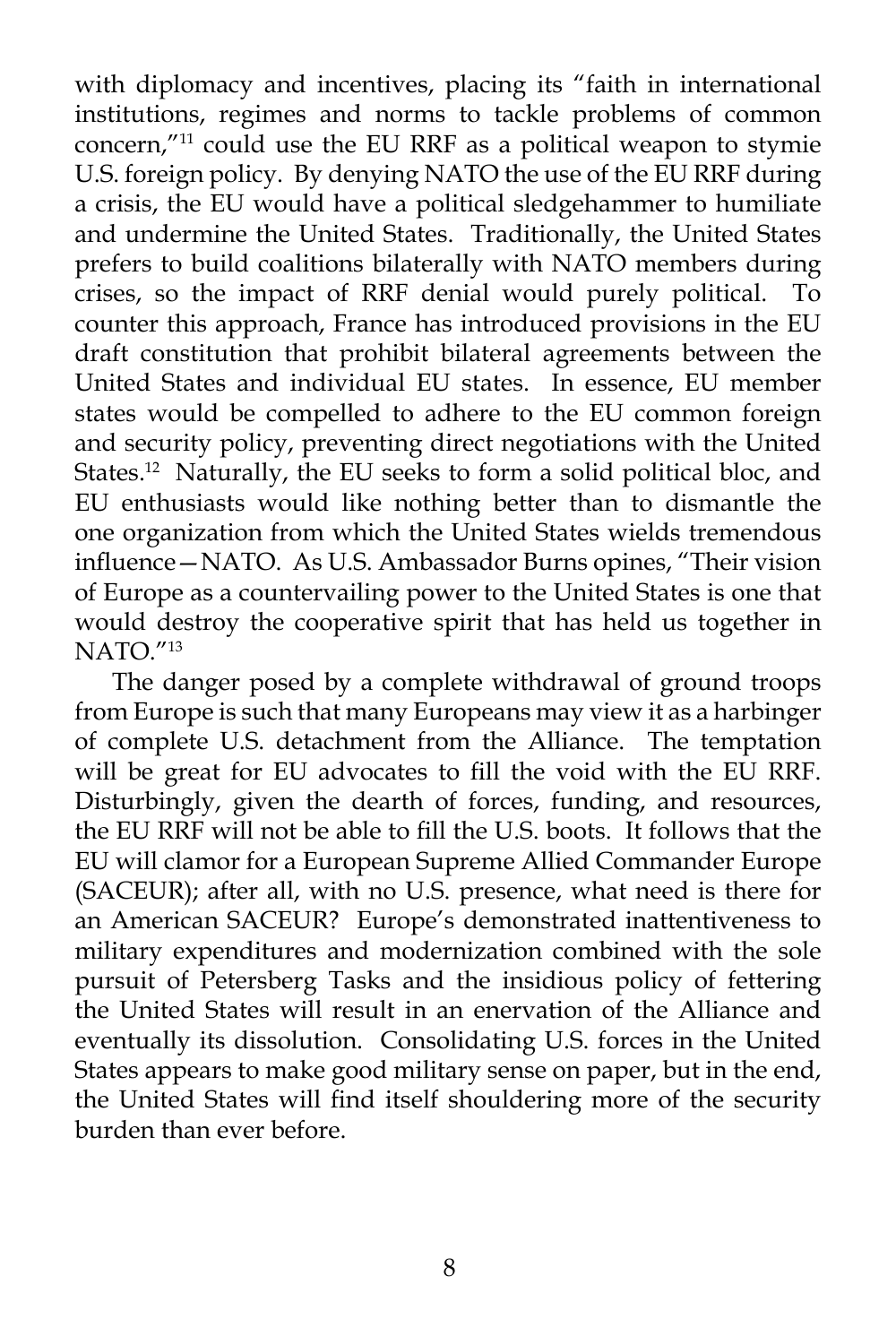# **The Annual Rotation of Divisions.**

 While not as drastic as a complete withdrawal, the adoption of a rotation policy represents a compromise of sorts. Although still highly speculative, the 1st Infantry and 1st Armored Divisions could rotate to the United States once their deployment in Iraq ends in 2004 and 2006, respectively. It follows that the families and a number of civilian contractors would also move to the new home stations for both divisions.

 This option is not without substantial benefits for the Army. At some point, the United States will begin the rotation of divisions to Europe for 1-year tours. Without family members, the logistical footprint (i.e., travel, moving, family housing, shopping facilities, schools, etc.) will no longer be a factor and result in increased savings for the military.

 Benefiting from the insights gained from the stationing of troops in Germany, the United States should negotiate with potential host countries for division-sized posts with contiguous and large maneuver training areas. Additionally, the posts should have modern living and work facilities as well as land set aside for further expansion projects (simulation centers, additional ranges, urban combat centers, etc.). Granted, the expenses associated with building a new post are worth debating, and some points bear noting. Without family members and the attendant infrastructure requirements, the number of facilities would be drastically smaller than the norm. NATO pays for 75 percent of construction costs, with the United States footing 25 percent of the bill.<sup>14</sup> Assuming an enduring commitment to NATO, the initial expense of new facilities would become offset over time as a result of energy savings and lowered upkeep requirements. Moreover, the cost savings of training in the maneuver training area as opposed to deploying to a training area will pay for itself. More importantly, U.S. units would enjoy the same training opportunities as their sister units in the United States.

 European NATO members are unlikely to split hairs over annual rotations or permanent basing. As long as the United States maintains a ground presence in Europe, the Alliance will have tangible proof of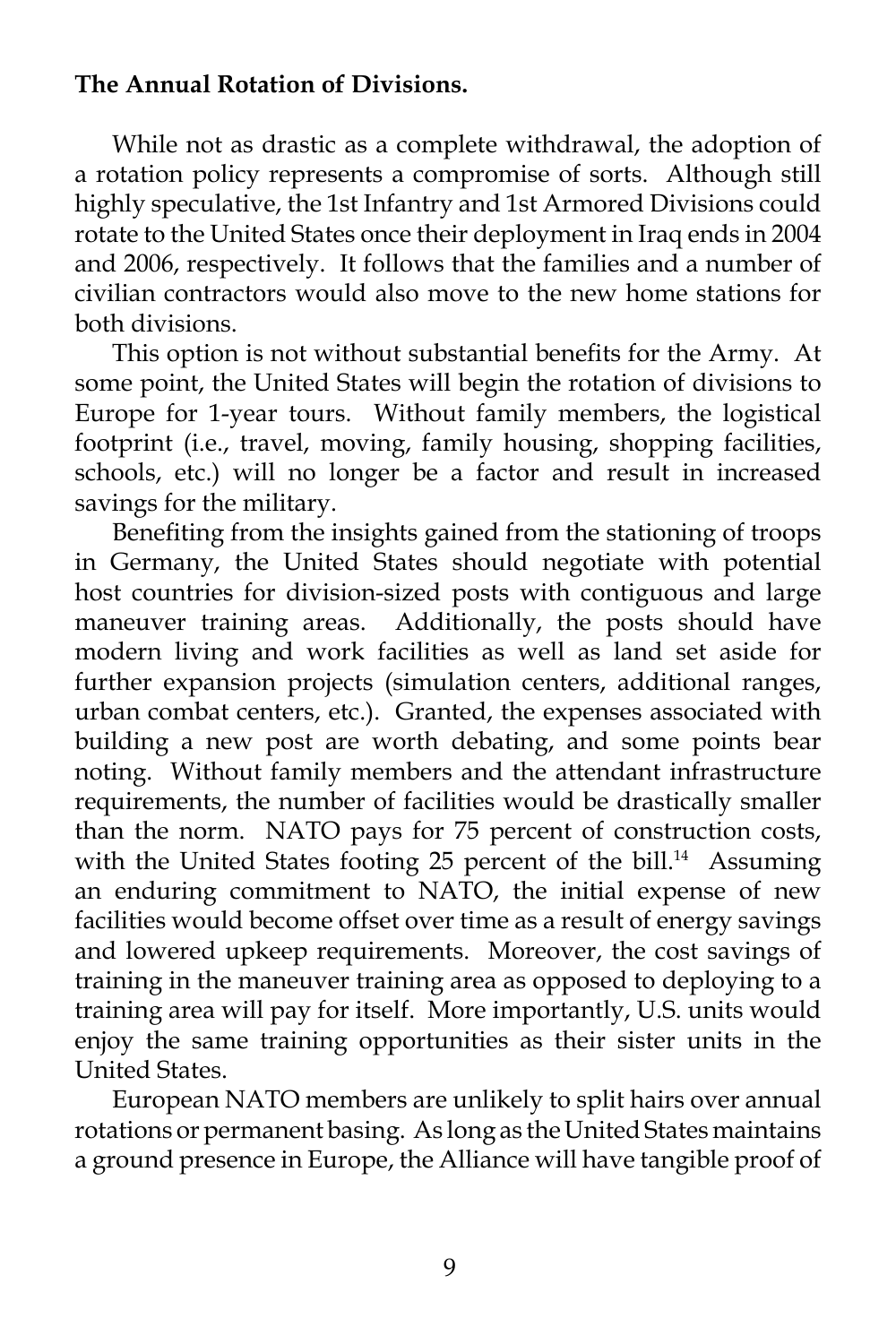U.S. commitment, securing U.S. influence and leadership.

 Despite its merits, annual rotations leave some problems unresolved and indeed raise new ones that question their practicability. The insights gleaned from rotations to the Sinai, Balkans, Afghanistan, and Iraq, suggest that, for every division deployed, two are tied up either in preparation for or recovery from the deployment. The noun "bureaucracy" may have French origins, but the U.S. Army made it profound. At a minimum, a division designated to rotate to Europe will begin the planning and preparation 6 months prior to deployment. Multiple command and staff recons (battalion to division) to the host station are a necessity. Preparation for oversees movement (POM) entails a myriad of details that consume a division's time and resources to include activation of family support groups, designation of the rear detachment chain of command, identification of nondeployable soldiers and requests for fillers (the inevitable replacements for nondeployable soldiers), family care plans, palletizing personal and unit equipment, and processing through the Program Objective Management (POM) site, to name just a few key activities.

 As an aside, any thought of reducing the rotations below a year doubles the number of divisions preparing or recovering from rotations. With an Army of ten divisions, this option is not sustainable.

 The disparity in the types of U.S. divisions makes annual rotations particularly problematic.<sup>15</sup> The Modified Table of Organization and Equipment (MTOE) for each division is unique; hence a deploying division cannot simply assume control of its predecessor's equipment. It really is like mixing apples and oranges, and leaves the Army with options that cause more problems than solutions.

 Divisions could deploy with all their equipment to Europe, which is cost prohibitive and time consuming. Once one calculates the round-trip movement costs—rail transportation to a seaport of debarkation, loading onto ships, sea transportation, air transportation, off-loading at the seaport of embarkation, and rail movement to their station—the Army annual budget rises exponentially. Factoring in a conservative movement time of 6 weeks and approximately 1 month for maintenance recovery, a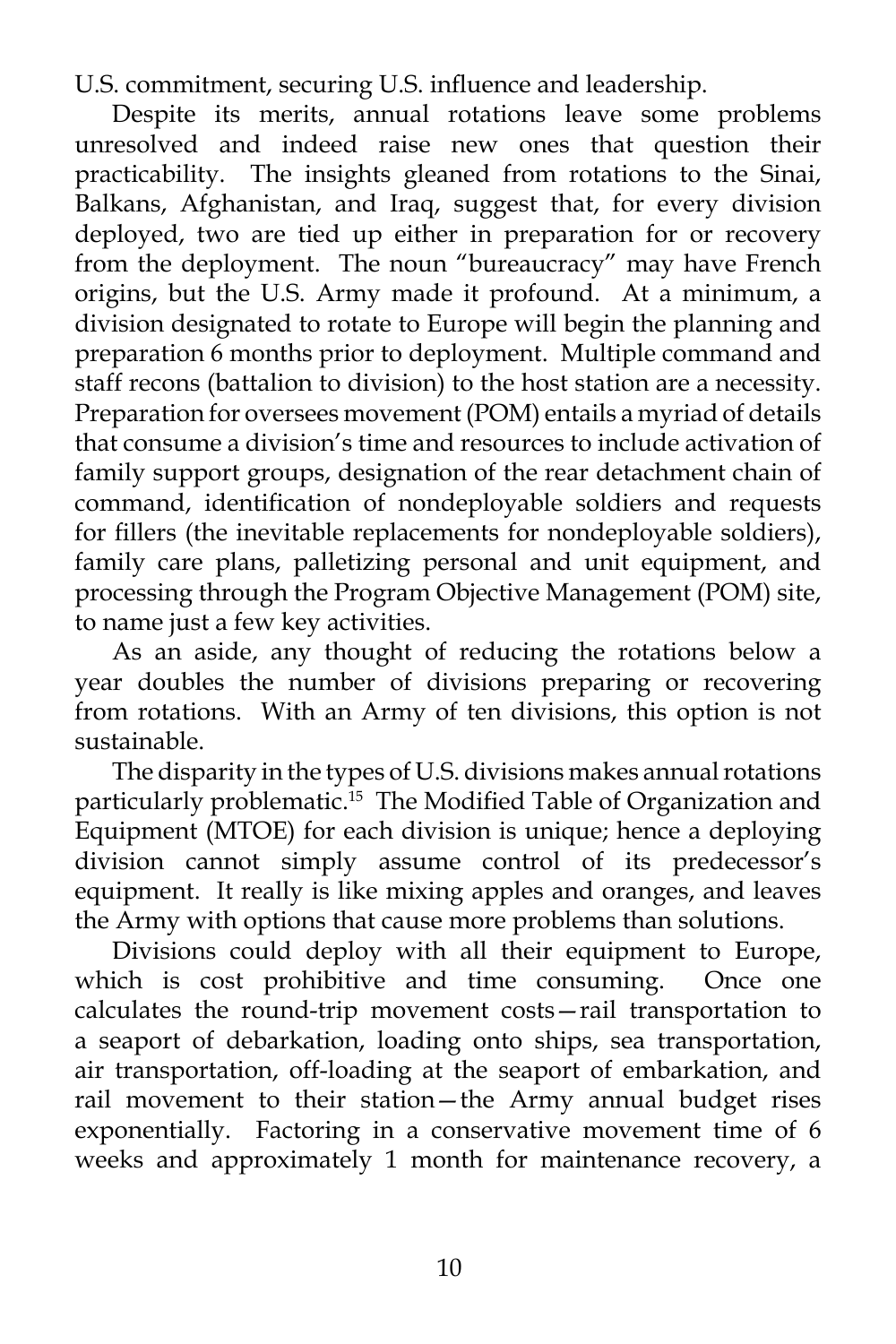division consumes about 9 months in preparation and movement. No doubt, divisional units will continue a modicum level of training throughout, but the combat effectiveness of a division would remain an area of concern during and after a rotation.

 The Army could adopt a standardized "European" division MTOE, which would require a reorganization of the division for the European MTOE. For each division earmarked for rotation, reorganization would add at least 2 more months of preparation time in order to request personnel from other units to fill the MTOE positions and to identify the personnel who cannot deploy because they are either excess or nonapplicable to the MTOE. Describing this process is not nearly as confusing as executing it. To make matters more complicated, if that is possible, a period of extensive train up for the entire division would be required. Assuming the European MTOE would be an armored or mechanized division, light infantry divisions (82nd, 101st, 25th, and 10th Mountain) would need to learn how to command and control armored and mechanized units as well as master maintenance and supply procedures. Add another 4 months to the preparation time. Since light infantry has neither the inclination nor the desire to operate as a mechanized force, the equipment status ratings of the division would plummet under its tutelage.<sup>16</sup> The most pragmatic course would be to use the heavy divisions (3rd Infantry Division, 1st Cavalry Division, 4th Infantry Division (Mechanized), 1st Infantry Division (Mechanized), and 1st Armored Division) for rotations. Despite variations in MTOE, they are more aligned to execute rotations with the least internal turbulence.

 Using a light or eventual medium division MTOE in Europe would carry strategic disadvantages for the United States. Given that the light forces are the first responders for global crises, in terms of strategic lift, they are far easier to deploy from the United States than elsewhere, particularly for the Pacific Rim region.

 The option of just rotating brigades into Europe does not resolve the inherent problems. Preparation and realignment requirements will not diminish, and cobbling together brigades and support units for the rotation will require a fair amount of time before they become cohesive. Assuming that the division headquarters at home station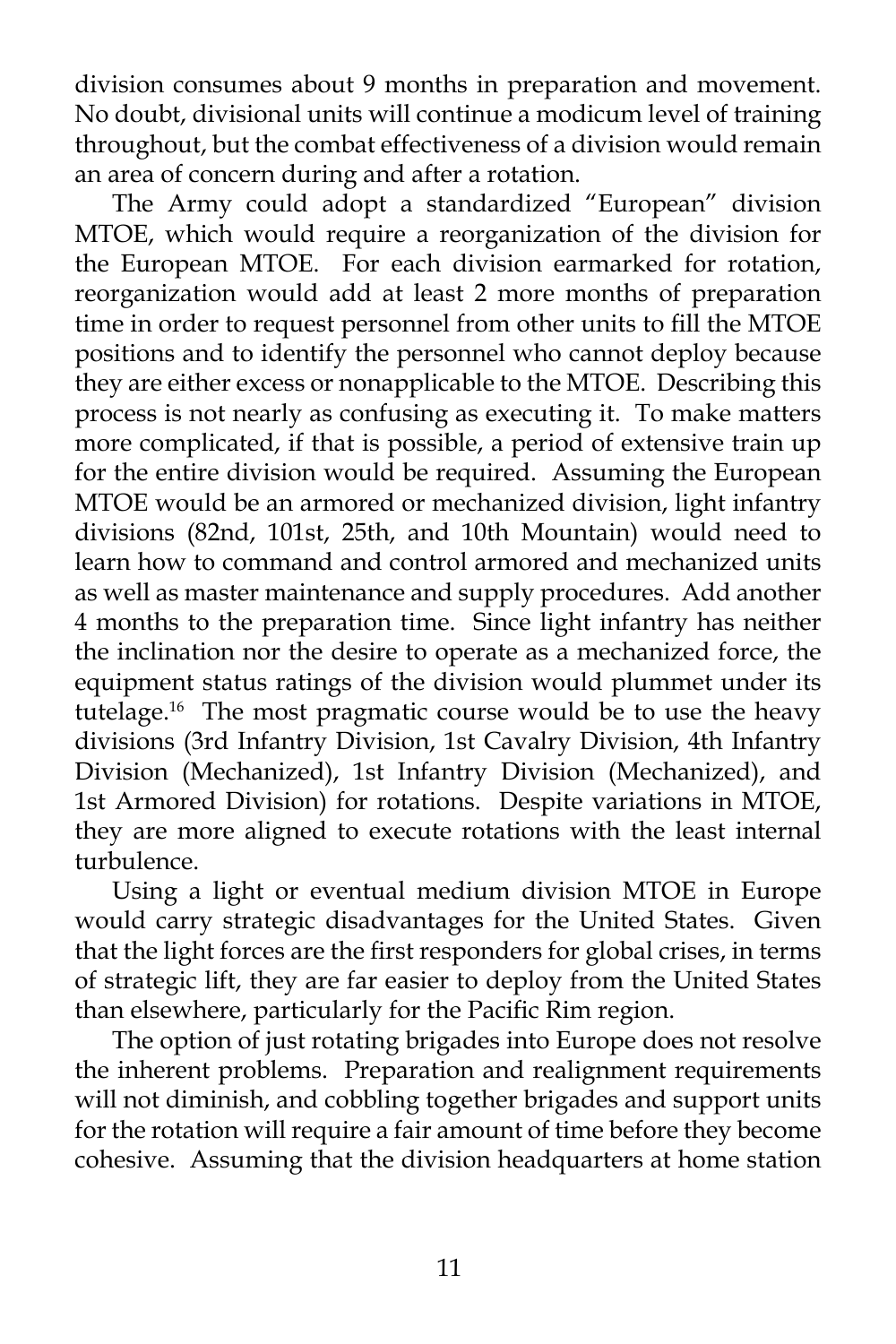and the host nation remain stationary, both will need to expend inordinate amounts of time in the logistical and administrative movements of rotating their brigades and supporting units. If the idea is simply to rotate independent brigades to Europe, then each will require its own support package--hardly an efficient use of limited resources. This option only makes sense if the Army converts to an independent brigade-based organization, hence eliminating division headquarters. Until that happens however, the brigade rotation option will lead to redundancies and infrastructure requirements that currently plague the Army in Europe.

 Of course, rotations cannot be implemented in a vacuum. Existing security obligations (Balkans, Afghanistan, and Iraq, to date), limit the availability of divisions and, more importantly, the command headquarters. The result would be an army in perpetual deployment, with soldiers spending an exorbitant amount of time away from their families. In time, this problem would self-correct just as soon as all the divorces are finalized—but then again, the retention issue might raise its ugly head.

 The rotation system carries implications for the Alliance as well. One of the strengths of the Army system lies in the family community. Military families bring a sense of cohesiveness that transcends other professions. The family community also draws U.S. forces indefinably closer to the host communities. Daily contacts through mutual sports events, schools, business, employment, shopping, and sightseeing create bonds. Absent the family community, host countries are unlikely to form a special relationship with their U.S. partners. To be sure, they will not enjoy the economic benefits or the cultural exchange opportunities. In short, U.S. forces would remain one step removed from an occupation force, no matter how benign.

 Rotating divisions is not just a challenge—the euphemistic "opportunity to succeed" that Army commanders enjoy saying when given a particularly difficult task—it is a bad idea. As with total withdrawal, it sends a message that the United States is trying to find a way, step-by-step, to disengage itself from the Alliance. More importantly, it does not solve the fundamental problems that have plagued the Alliance since the end of the Cold War—burden sharing.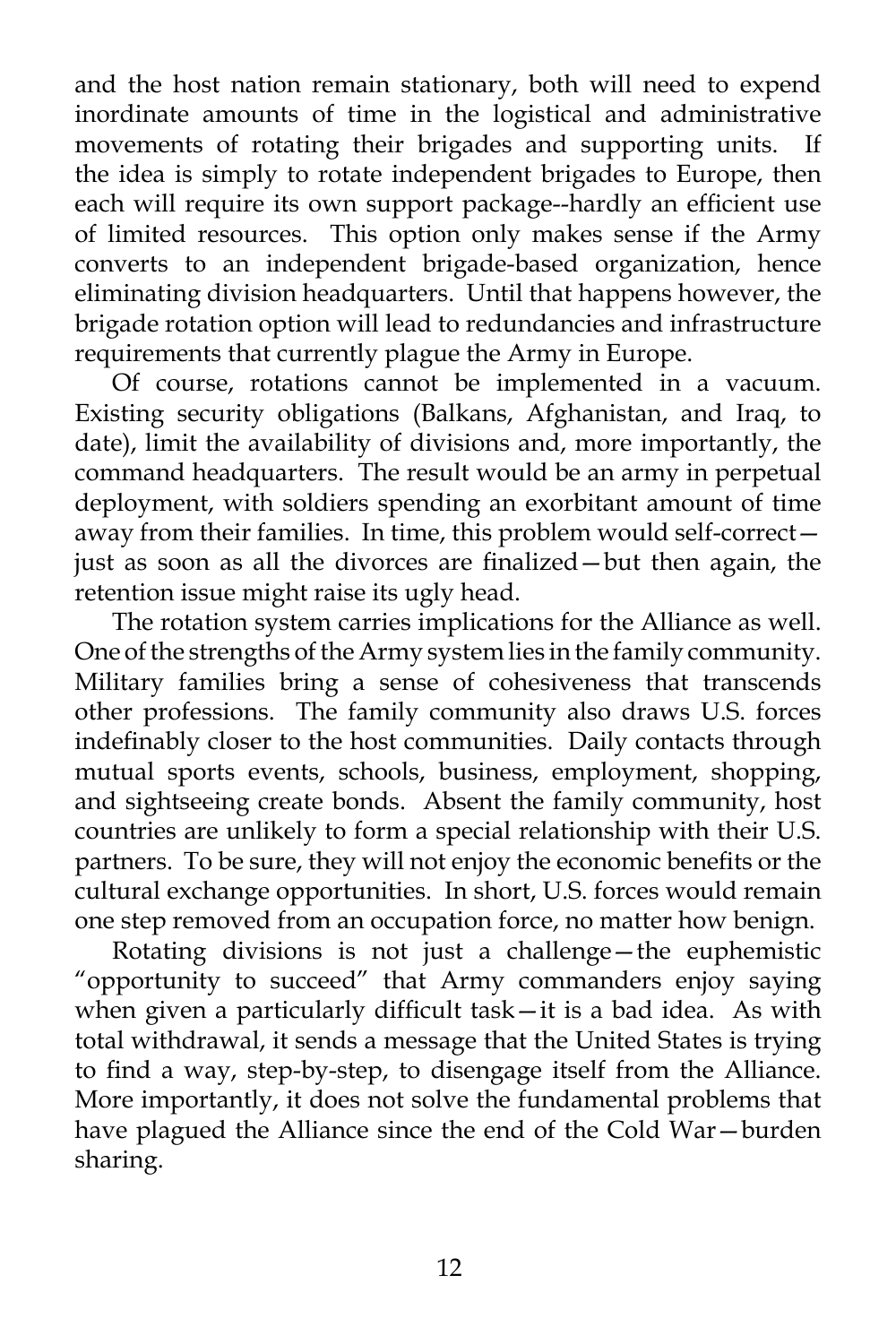# **The Challenge for the United States in Europe.**

 The question of whether to withdraw or rotate ground troops does not address the basic problem confronting the United States visà-vis Europe. Namely, the United States must ensure its leadership and influence in Europe remain solid; it must reduce its presence in Europe as part of its global realignment, but do so without risking its commitment to Europe; and it must find a way to make the Alliance more effective militarily so it can actively participate in ground operations.

 For some time now, the United States has shouldered the lion's share of the military burden because of an imbalance in interoperability. This is partly technical, but a large part of it is also procedural. The key to working more closely does not lie solely with compatible equipment, munitions, and repair parts; to operate as a team, partner units need to train with one another regularly. The geographic separation of Alliance military units remains a major obstacle to greater cooperation.

# **Adoption of a New NATO Force Structure.**

 The United States must fundamentally change the way it operates within NATO. The U.S. Army cannot charge ahead with Transformation and then carp about its NATO partner militaries not carrying their own weight. NATO European nations are not inclined to spend more money on the military, at least not in a way which will benefit the Alliance. To achieve greater integration and interoperability and a greater degree of allied cooperation in NATO operations, the Alliance must organize into permanent integrated divisions.

 Permanent multinational integrated divisions provide numerous benefits to the Alliance as an expeditionary force and to the United States for burdensharing. Under this concept, NATO can downsize to nine divisions, resulting in an overall savings of millions of dollars per year. The Alliance can direct this money towards modernization and the establishment of nine division-sized posts. This size force is more than adequate to address most security threats immediately,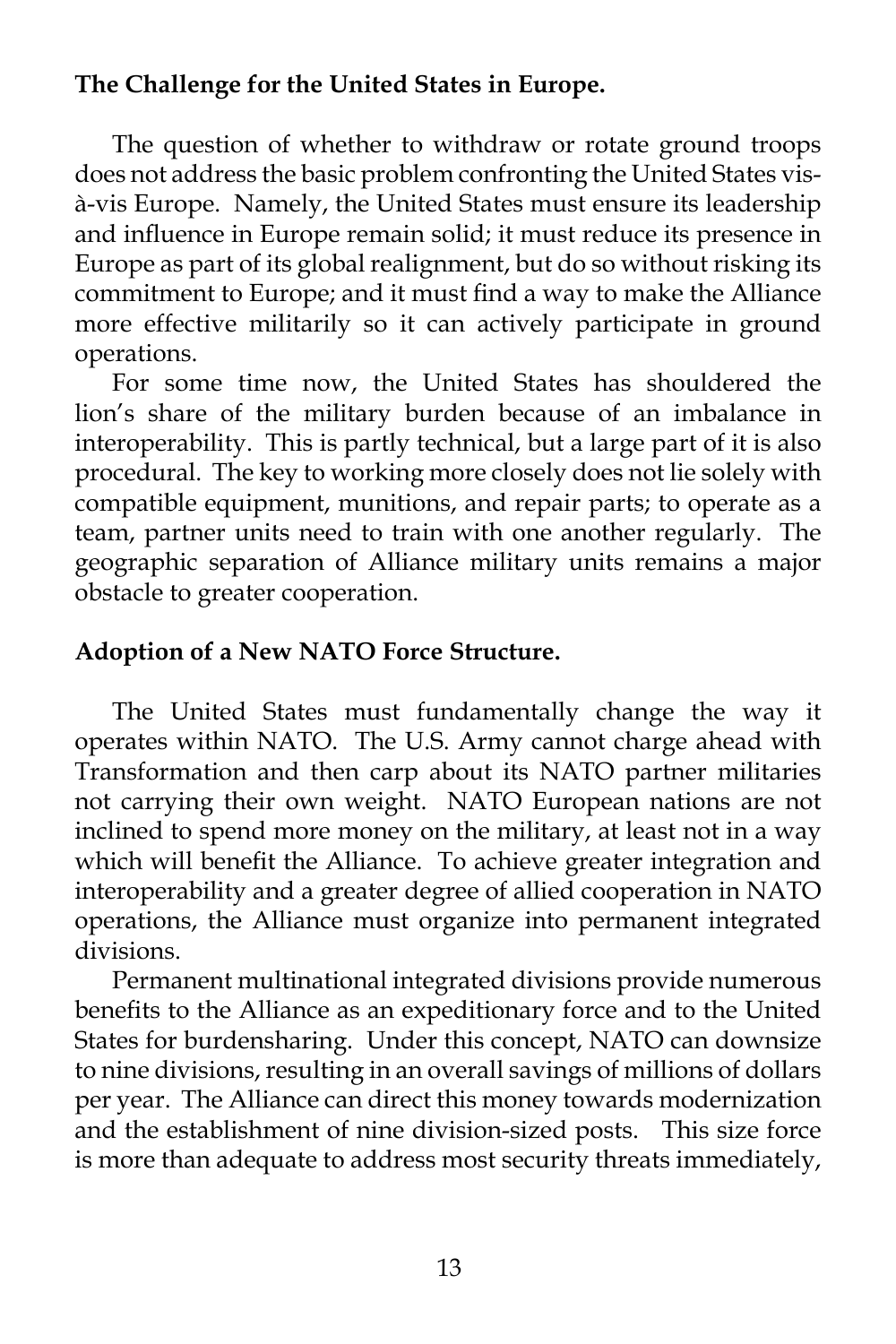and would permit the Alliance to mobilize. Integrated divisions permit all members to contribute to NATO operations automatically, eliminating the need to build coalitions of the willing and resort to the tedious and time intensive force generation process. At the national level, integrated divisions negate the practice of passive nonparticipation in NATO missions. Participation is automatic unless individual partners actively opt not to participate. Exercising nonparticipation places a heavy political burden on a member state to declare publicly the reasons for withdrawing from the mission. The onus for taking such a stance weighs particularly heavy on a state since it carries with it diplomatic consequences. Breaking faith with the Alliance and risking political isolation would cause even the most obstreperous members to pause before crossing the Rubicon.

 At the national level, the member state contribution would represent only a small part of the national army. Because NATO would only be concerned with the quality of the contributed force, the readiness of a partner state's remaining armed forces is of no import to the Alliance, nor is the overall level of gross domestic product (GDP) committed to military expenditures. A member state's military contribution to NATO would be a factor of its wealth, population size, and military capabilities (Table 1). Member states must ensure their military contribution is compatible with the rest of NATO, as well as fully manned, equipped, and modernized.

 For collective defense to be truly equitable and effective, the larger and wealthier partners must bear the greater burden, but as the table shows, the burden is not onerous. The United States proves the exception because of its global responsibilities and stationing. Still, the U.S. contribution is measured in brigades, not to mention Special Operating Forces and headquarters not included in the table.

 The new NATO force structure requires an expeditionary capability with the flexibility to task-organize according to the mission before deploying. A CJTF configuration with permanent CJTF headquarters is appropriate. The expeditionary qualities of a permanent CJTF forces NATO to train, think, and operate as a cohesive entity. If NATO can train as a CJTF, it will fight as a CJTF.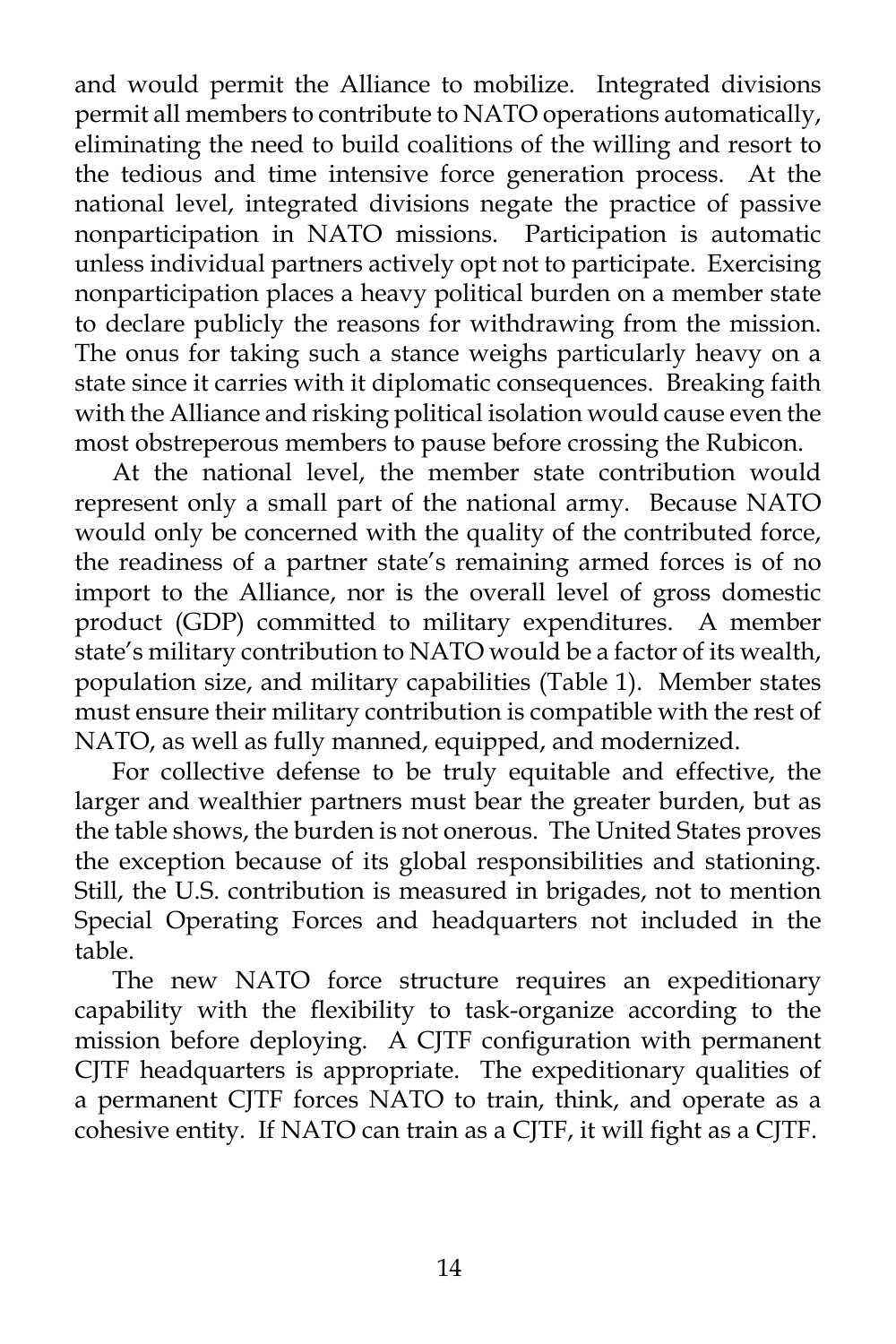| Country     | Population<br>(in 000's)<br>2002 | GDP (PPP<br>in Billions of<br>U.S. \$) 2002 | GDP per<br>Capīta<br>$(PPP)$ . $\alpha$ | Active<br>Force <sup>b</sup> | Military<br>Contribution |  |  |  |
|-------------|----------------------------------|---------------------------------------------|-----------------------------------------|------------------------------|--------------------------|--|--|--|
| Belgium     | 10,275                           | 297.6                                       | 29,000                                  | 39,260                       | 5 units                  |  |  |  |
| Bulgaria    | 7,621                            | 50.6                                        | 6,600                                   | 68,450                       | 4 units                  |  |  |  |
| Canada      | 31,902                           | 923.0                                       | 29,400                                  | 52,300                       | 6 units                  |  |  |  |
| Czech Rep   | 10,257                           | 155.9                                       | 15,300                                  | 49,450                       | 5 units                  |  |  |  |
| Denmark     | 5,369                            | 155.5                                       | 29,000                                  | 22,700                       | 4 units                  |  |  |  |
| Estonia     | 1,416                            | 15.2                                        | 10,900                                  | 5,510                        | 4 units                  |  |  |  |
| France      | 59,766                           | 1,540.0                                     | 25,700                                  | 260,400                      | 6 units                  |  |  |  |
| Germany     | 83,252                           | 2,184.0                                     | 26,600                                  | 296,000                      | 7 units                  |  |  |  |
| Greece      | 10,645                           | 201.1                                       | 19,000                                  | 177,600                      | 5 units                  |  |  |  |
| Hungary     | 10,075                           | 134.7                                       | 13,300                                  | 33,400                       | 4 units                  |  |  |  |
| Iceland     | 279                              | 7.7                                         | 27,100                                  | 120 <sup>c</sup>             | ---                      |  |  |  |
| Italy       | 57,716                           | 1,438.0                                     | 25,000                                  | 216,800                      | 6 units                  |  |  |  |
| Latvia      | 2,366                            | 20.0                                        | 8,300                                   | 5,500                        | 2 units                  |  |  |  |
| Lithuania   | 3,601                            | 29.2                                        | 8,400                                   | 13,510                       | 4 units                  |  |  |  |
| Luxembourg  | 448                              | 20.0                                        | 44,000                                  | 900                          | 1 unit                   |  |  |  |
| Netherlands | 16,068                           | 434.0                                       | 26,900                                  | 49,580                       | 6 units                  |  |  |  |
| Norway      | 4,525                            | 143.0                                       | 31,800                                  | 26,600                       | 5 units                  |  |  |  |
| Poland      | 38,625                           | 368.1                                       | 9,500                                   | 163,000                      | 5 units                  |  |  |  |
| Portugal    | 10,084                           | 182.0                                       | 18,000                                  | 43,600                       | 4 units                  |  |  |  |
| Romania     | 22,317                           | 152.7                                       | 6,800                                   | 99,200                       | 3 units                  |  |  |  |
| Slovakia    | 5,422                            | 66.0                                        | 12,200                                  | 26,200                       | 3 units                  |  |  |  |
| Slovenia    | 1,933                            | 36.0                                        | 18,000                                  | 9,000                        | 3 units                  |  |  |  |
| Spain       | 40,077                           | 828.0                                       | 20,700                                  | 177,950                      | 4 units                  |  |  |  |
| Turkey      | 67,309                           | 468.0                                       | 7,000                                   | 514,850                      | 4 units                  |  |  |  |
| UK          | 59,778                           | 1,520.0                                     | 25,300                                  | 210,450                      | 4 units                  |  |  |  |
| <b>USA</b>  | 280,562                          | 10,082.0                                    | 36,300                                  | 1,414,000                    | 4 units                  |  |  |  |

<sup>a</sup> Derive by dividing GDP (PPP) by population. b IISS, *The Military Balance 2002-2003*.

c Paramilitary forces.

Source: CIA, *The World Fact Book, 2002, Internet, http:/www.odci.gov.cia/ publications/ fact book/ index.html.*

# **Table 1. Military Contributions of NATO States.**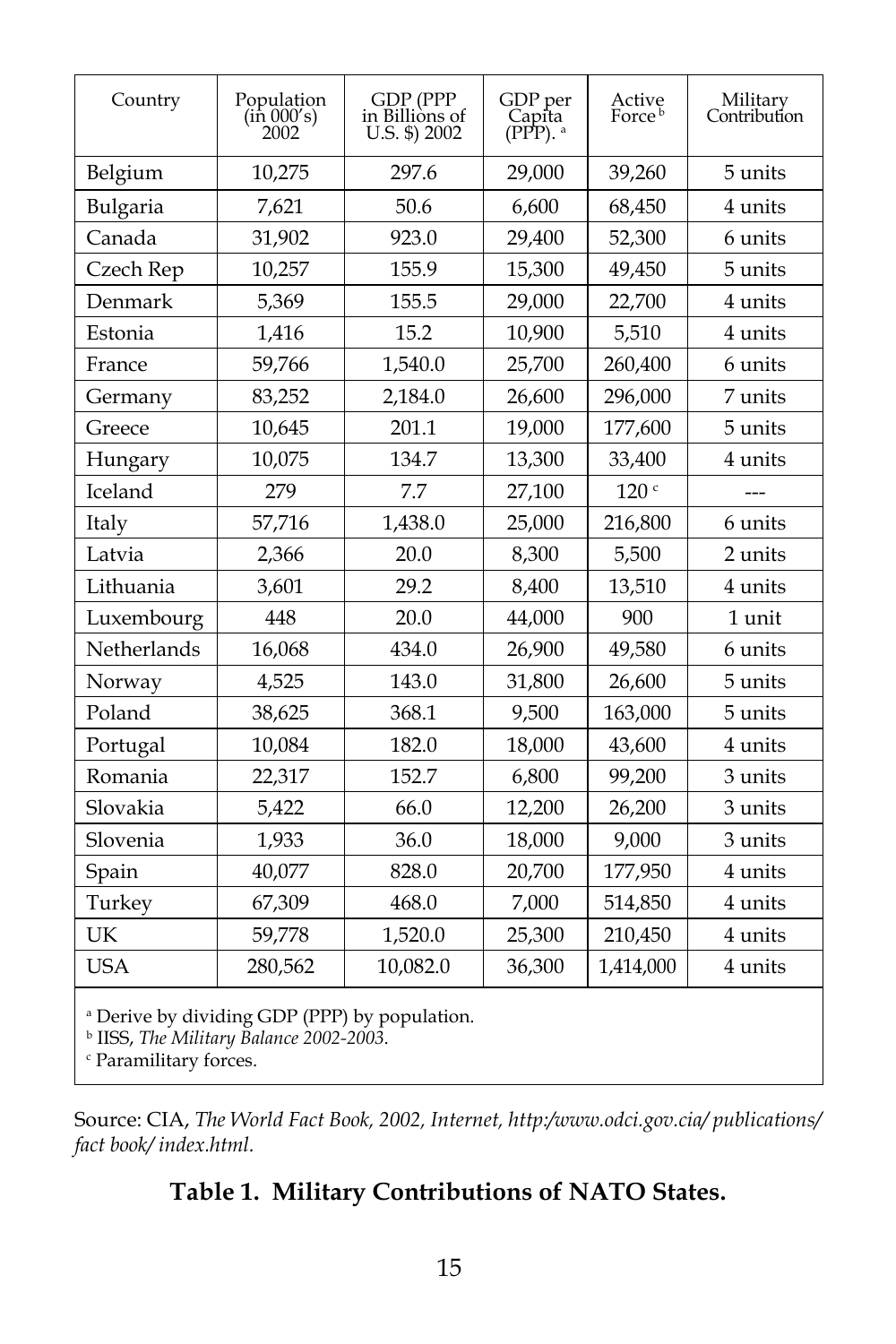The nine divisions are organized into three permanent CJTFs with three divisions assigned—light, medium, and light—coined the NATO 3-3 Force Structure. With the new NATO Readiness Force, SOF, and other government, nongovernment, and international organizations assigned to the CJTF headquarters, the NATO 3-3 Force Structure reflects an alignment for the strategic environment (Table 2).

 The formal assignment of a multinational Special Forces battalion provides unique capabilities to the CJTF. Special Forces are critical for shaping success in an unstable or crisis region. Often deployed into troubled regions well in advance, these forces gain an intimate understanding of unique issues and impart their insights to the CJTF command and staff, which in turn can conduct mission planning and preparation as a contingency. Because virtually every country has Special Operating Forces, each of which bring niche capabilities and skills, it is worth exploring forming SF multinational battalions, permitting a greater sharing of skills, ideas, and experiences.

 Reconfiguring into integrated multinational divisions is not without obstacles though. The issue of sovereignty will need to be vetted by the Alliance. Under this organization, countries would surrender a degree of command authority of the contributed units to the Alliance.<sup>17</sup> Because any multilateral agreement regarding the assignment and employment of the contributed units for training and deployment precludes the Transfer of Authority (TOA) requirement, member states may fear the domestic repercussions of a deployment in support of a contentious security issue. Rather than face the diplomatic repercussions of withdrawing their forces during a crisis, it would be more astute not to support the initiative.

 The member state officer corps would quickly realize that this fundamental reorganization would negatively affect the size of their armed forces, career paths, and national prestige. This issue would also require serious discussion to ensure member states maintain a military hedge to their nation's security strategy even if it leads to some redundancy.

 Some states, like the United States, may not relish the idea of being under foreign commanders, even though its troops have served under foreign commanders before (since 1776). Furthermore,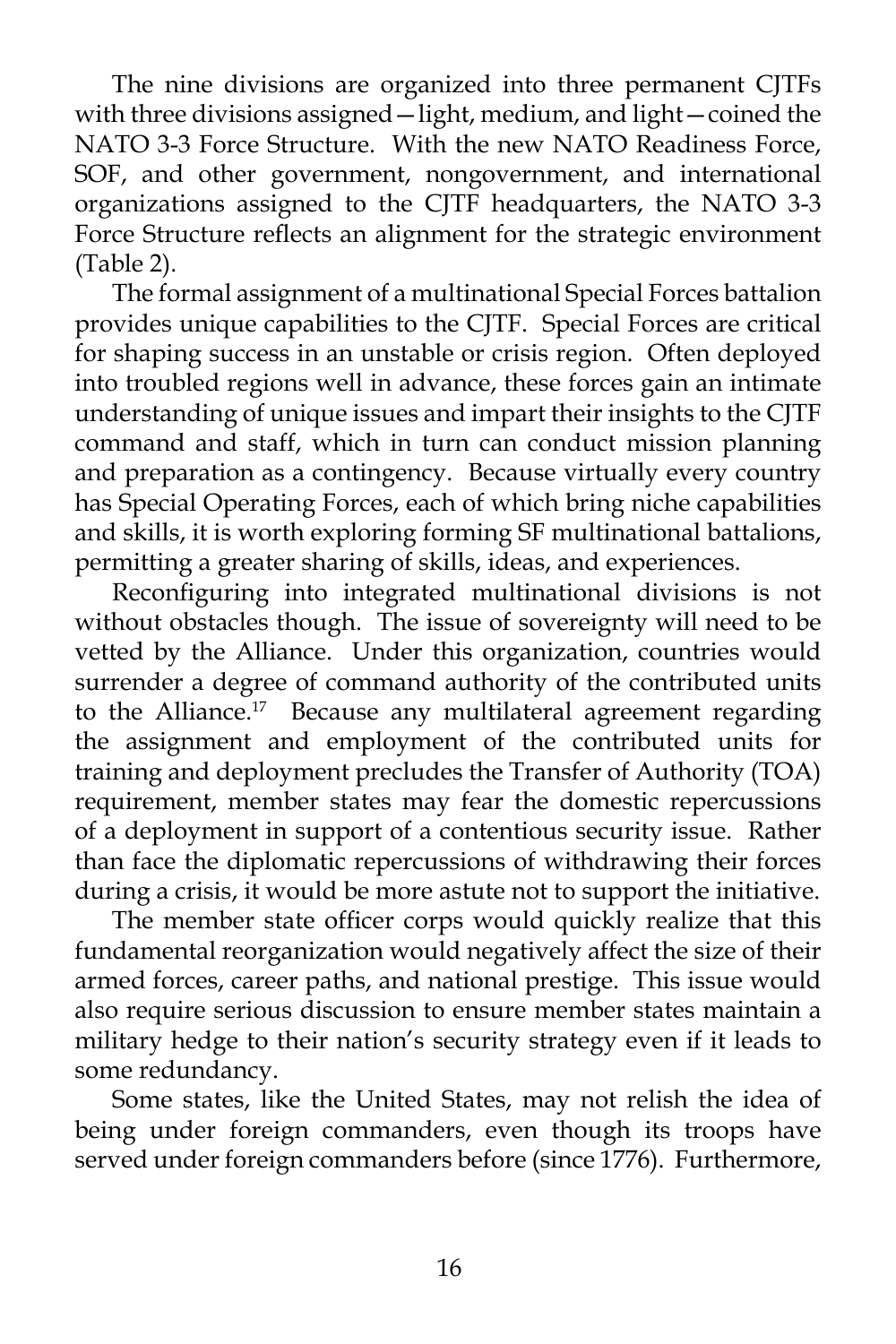|                           |                                    | Division<br>(Heavy)  |                      |                         | Artillery           |             | Armor     |                   | Mechanized           | Div HHC<br>Armor |                      | <b>Mil Police</b> | Aviation                  |              | 扂           |            | Engineer    | ě                          |               | Support  |           |                 | Signal     |          | <b>ADA</b>   |                  |            |
|---------------------------|------------------------------------|----------------------|----------------------|-------------------------|---------------------|-------------|-----------|-------------------|----------------------|------------------|----------------------|-------------------|---------------------------|--------------|-------------|------------|-------------|----------------------------|---------------|----------|-----------|-----------------|------------|----------|--------------|------------------|------------|
|                           | NRF, SOF, CA, PSYOPS, IO, NGO, PVO | Division<br>(Medium) | Div HHC<br>Motorized |                         | Signal              | <b>RSTA</b> |           |                   | ∏                    |                  | <b>ADA</b>           |                   | Motorized                 | Support      | Mil Police  |            | Artillery   | Aviation                   | Support       |          |           |                 |            | Engineer | Motorized    | Engineer         |            |
| CJTF 3 (GER)              |                                    | Division<br>(Light)  |                      | $\overline{t}$ Infantry | Div HHC<br>Airborne |             |           |                   | Gendarme             | Mountain         | E                    |                   |                           |              | ADA         |            | Aviation    |                            | Artillery     |          |           | Engineer        |            | Signal   |              |                  |            |
| CJTF 2 (UK)               |                                    | Division<br>(Heavy)  | Mil Police           |                         | Support             | NBC         | Artillery |                   | Aviation             |                  |                      | Signal            | Mechanized                |              |             |            |             | Engineer                   | Armor         | 扂        |           |                 | <b>ADA</b> |          |              | Div HHC<br>Armor |            |
|                           | NRF, SOF, CA, PSYOPS, IO, NGO, PVC | Division<br>(Medium) |                      | Artillery               | <b>ADA</b>          | Engineer    |           | Signal            |                      | Motorized        | Div HHC<br>Motorized |                   | Mil Police                |              |             |            |             |                            |               | RSTA     | Motorized |                 |            | Aviation | Support      | ⊠                |            |
|                           |                                    | Division<br>(Light)  |                      | Signal                  |                     | Artillery   |           | <b>ADA</b>        |                      | Aviation         |                      | Lt Infantry       | Div HHC<br>Mountain       |              |             | Support    | ⊠           |                            |               | Engineer |           |                 | Gendarme   |          |              |                  | Airborne   |
| USA)<br>CJIF <sub>1</sub> |                                    | Division<br>(Heavy)  | ≅                    | <b>Mil Police</b>       |                     |             | Aviation  |                   |                      | Engineer         |                      | <b>NOV</b>        | Artillery                 |              |             |            | Mechanized  | Support                    | <b>Gignal</b> |          |           | NBC<br>12       |            | Armor    |              |                  | Div HHC    |
|                           | JF, CA, PSYOPS, IO, NGO, PVO       | Division<br>(Medium) | Engineer             |                         | Motorized           |             | Motorized | <b>Mil Police</b> | Motorized<br>Div HHC | Signal           | Artillery            |                   |                           |              | <b>RSTA</b> |            | Support     |                            | Motorized     |          | ⊠         | <b>ADA</b>      |            |          |              | Aviation         | Motorized  |
|                           | NRF, SC                            | Division<br>(Light)  | Artillery            |                         |                     | ADA         |           | Support           | c<br>Airborne        | ⊠                | Signal               |                   |                           | Ά<br>Gendari |             |            |             | ЯE<br>Mountain<br>F<br>Div |               |          | Enginee   |                 |            |          | E.<br>Mounta |                  | Aviation   |
| Country                   |                                    |                      | Belgium              | Bulgaria                | Canada              | Czech Rep   | Denmark   | Estonia           | France               | Germany          | Greece               | Hungary           | $\overline{\text{Italy}}$ | Latvia       | ithuania    | Luxembourg | Netherlands | Norway                     | Poland        | Portugal | Romania   | <b>Slovakia</b> | Slovenia   | Spain    | Turkey       | Б                | <b>NSU</b> |

# Table 2. Proposed NATO 3-3 Force Structure. **Table 2. Proposed NATO 3-3 Force Structure.**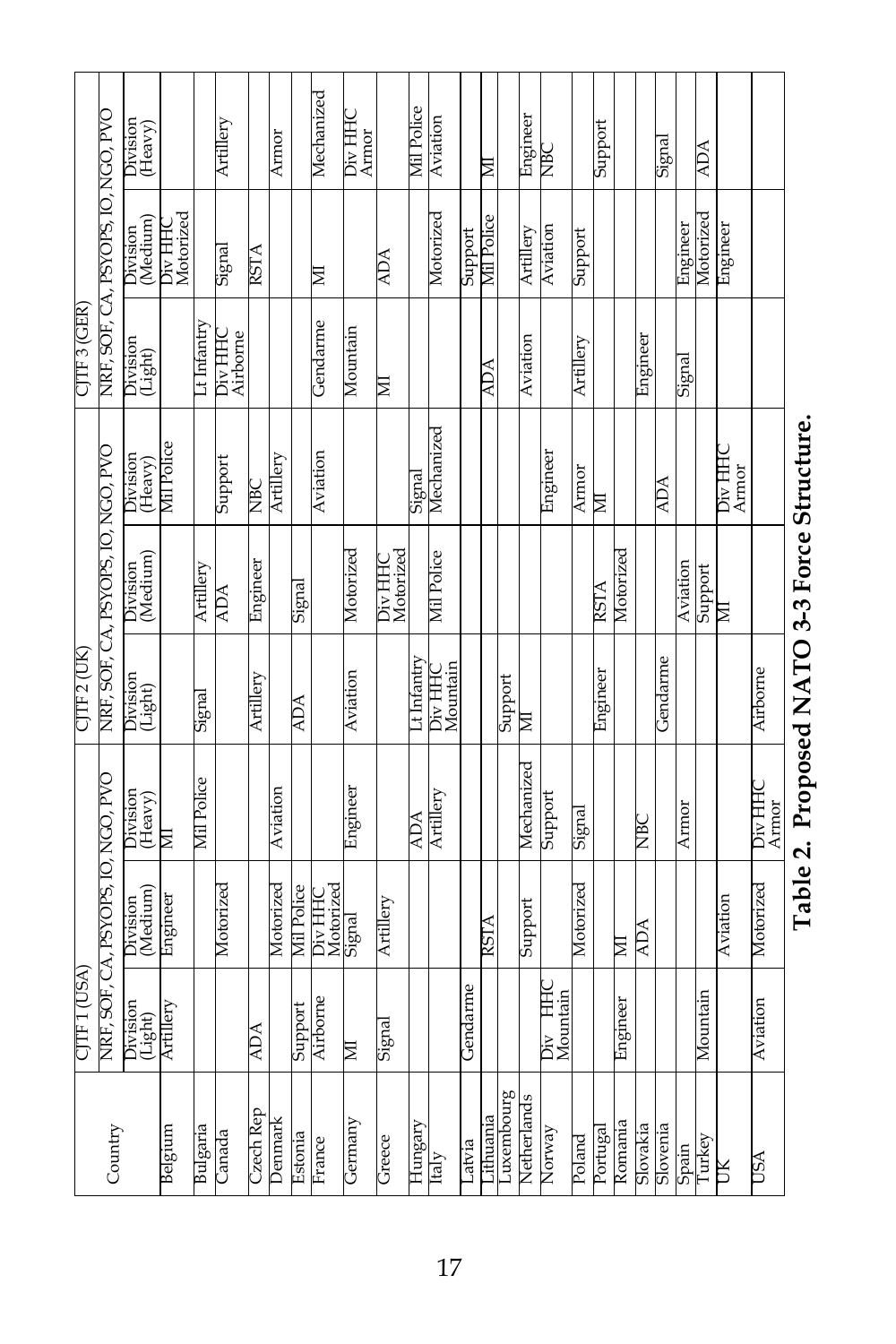reorganizing into multinational divisions is just plain difficult. The divisional readiness levels would be low for a time while the division reconciles the language barriers, differing procedures, and equipment compatibility.

 Nonetheless, coalition warfare and by extension the use of multinational divisions have become a reality in modern warfare (e.g., the on-going operations in Bosnia, Kosovo, and Afghanistan). Resolving the problems in peacetime is less costly than in the midst of a conflict. Finally, the long-term implications of reorganization are such that the United States will enjoy an increasing level of active participation from all member states rather than a select few.

# **Basing Considerations.**

 The adoption of nine integrated multinational divisions permits European countries to replace hundreds of small casernes with nine large bases. Three criteria shape the establishment of these bases location, land, and costs.

 The security challenges for Europe no longer lie to the east but to the south and southeast. The orientation of NATO towards the Middle East and Africa requires forces that can deploy quickly using a combination of intertheater aircraft, sealift, and rail movement. Given the volatility of these outlying regions, deployment times must be measured in days, not weeks. Turkey, Greece, Romania, and Bulgaria appear best sited for power projection posture to the Middle East, whereas Italy, France, and Spain provide superb access to the Mediterranean Basin and Africa. Of the nine divisions, only the three heavy divisions require quick access to seaports. The rest can be located anywhere in Europe that has sufficient airbase infrastructures. So, the impression that central Europe has no geostrategic relevance understates the flexibility of airlift.

 Availability of sufficient land for a division-sized base with a contiguous maneuver training area requires the greatest scrutiny because such bases are essential for readiness. NATO must solicit competitive land contracts formally among its members. The Alliance must view this initiative as a long-term project to give member states time to acquire sufficient space for these bases. This period will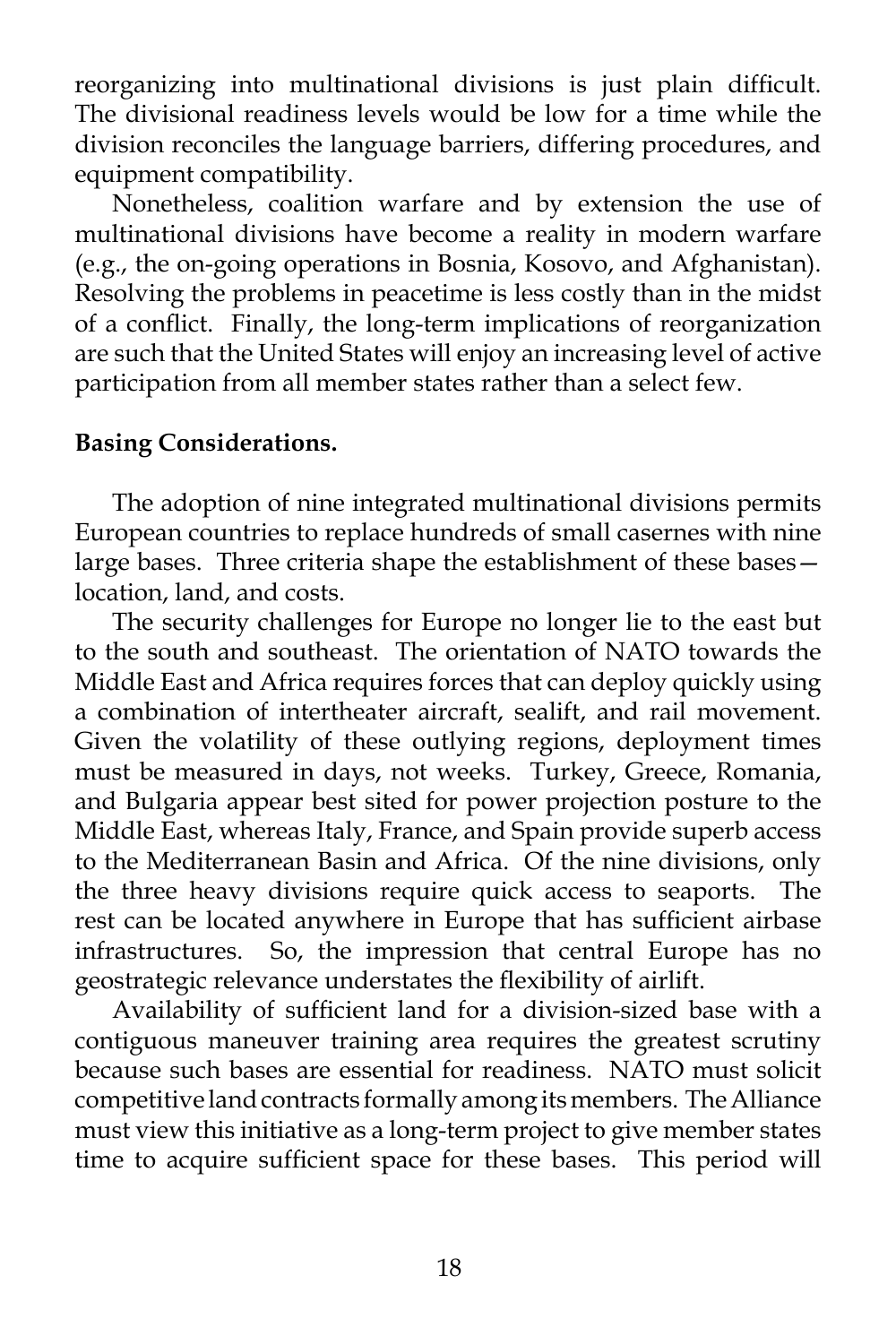permit member states to study possible sites which match NATO's land requirements, vote on the proposition, and relocate affected citizens once NATO approves the contract. This monograph does not advocate the uprooting of entire villages such as practiced by autocratic regimes. Instead, these governments must recognize the familial ties to the land and the village. Given the tremendous cost savings from closing obsolete casernes and the attendant land sales, governments can compensate the affected citizens above the value of their property and the cost of relocating (including family burial plots). This issue is so delicate and fraught with potential excesses, that NATO (or EU) must establish an oversight commission during its execution. For member states, two incentives influence their desire to win the basing contract: prestige regarding the contribution to the Alliance, and tremendous positive economic impact of having NATO bases in their country.

### **The Anatomy of a Base.**

 The size, infrastructure, and design of the new NATO bases must reflect the transformational requirements to meet future strategic challenges. Modern living and working facilities represent only a portion of the land needed. To preclude the problems associated with training in Germany, the maneuver training area must be contiguous to the base and possess sufficient land to permit the unhindered exercise maneuver of at least two brigade combat teams, plus the construction of ranges, simulation centers, specialty facilities/areas (e.g., urban combat, peacekeeping base camp, strong point, and forest combat), and an airfield. Ultimately, land requirements are predicated on the type of division. Heavy divisions will need greater space and more open terrain than light and medium divisions, so member states can bid on the type division that is most adaptive to their landscape. Hence, an armored division would be well-suited in the open expanses of Spain, and a light division quite comfortable in the mountainous regions of Greece and Italy.

 Due to the size of a heavy division base, the CJTF headquarters is ideally suited for co-location or in the vicinity. The location of the airfield permits the DCFTF to deploy quickly, and the large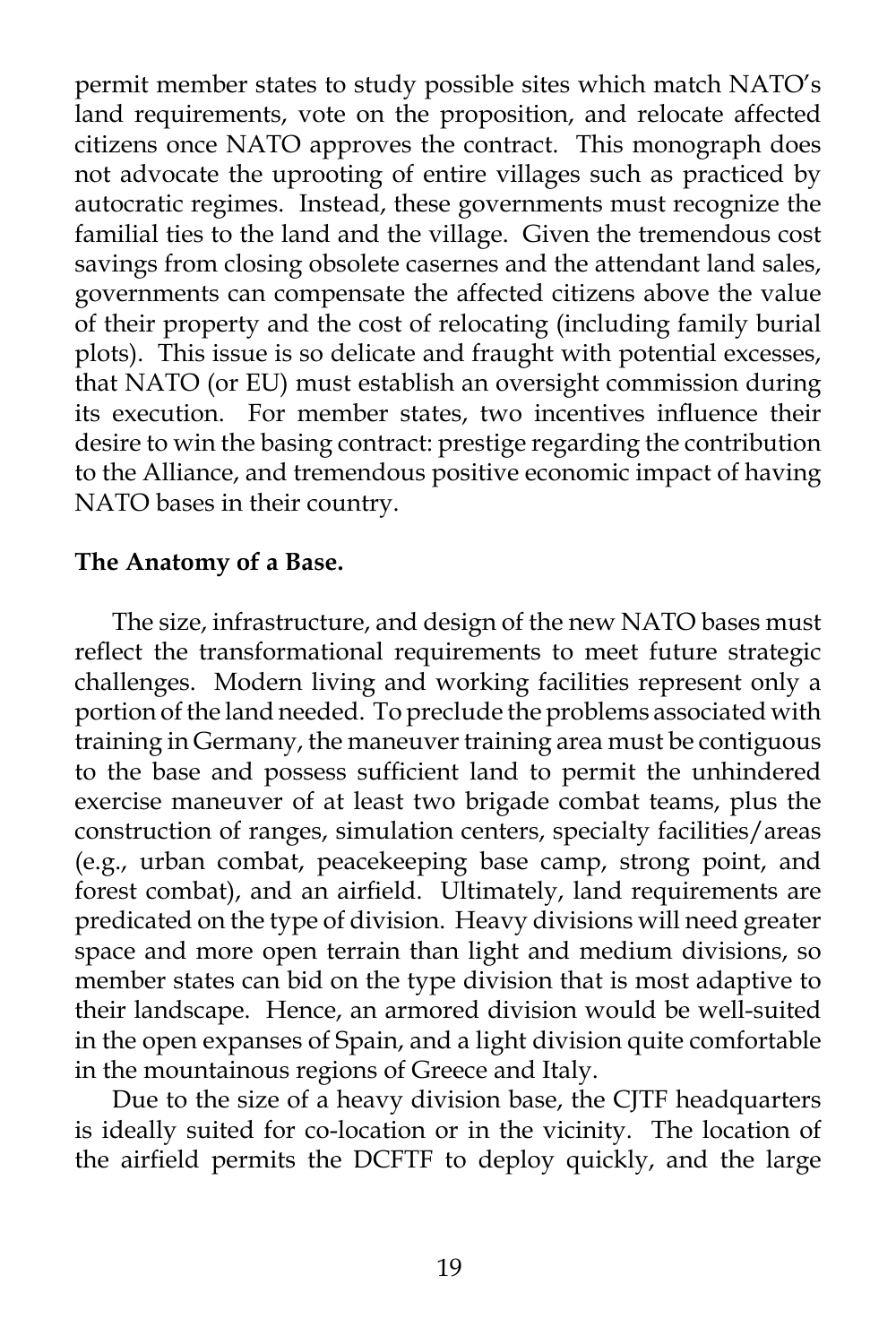maneuver training area permits combined joint training exercises with its echelons above division units, and elements of its light, medium, and heavy divisions.

 Large maneuver training areas accommodate multiple units training in noncontiguous operations, which characterize Rapid Decisive Operations. Modern ranges—from small arms to combined arms to joint arms—permit the full array of ground and air units to exercise capabilities in a permissive environment. As recent conflicts have demonstrated, conducting joint operations only during combat operations is rife with hazards and unintended consequences. Stateof-the-art simulation centers for weapons training, driver training, command and control training, and war gaming provide tremendous benefits at low cost.

 As conflict grows in complexity, honing combat skills in specialty facilities pays high dividends. Conflict trends reveal that urban terrain will figure more prominently in future operations. Combat training and security and stability operations in urban terrain are absolutely critical. Ideally, any abandoned villages as a result of citizen relocation should be incorporated into the maneuver training area. A prime example of a premier urban combat center is Bonnland, Germany, which was an actual village prior to World War II. Bonnland's town grid, construction and layout of buildings, underground system, and surrounding areas give unequaled training benefits and realism to urban combat training. Attempting to build such villages from scratch would likely be too expensive to be worthwhile. For realism, cost savings, and training benefits, the conversion of an existing village is the best solution.

 A peacekeeping base camp permits units to train in a crisis environment with concurrent training in immediate action drills, deploying a quick reaction force, operating check points, clearing hasty minefields, and conducting control of civilians on the battlefield.

 Reserving an area for strong points permits soldiers to experience the tremendous value of defending and the excruciating difficulty in reducing entrenchments. To preclude units from gaining too great a familiarity of the layout, strong points should be dismantled and the area leveled after each training exercise. This approach permits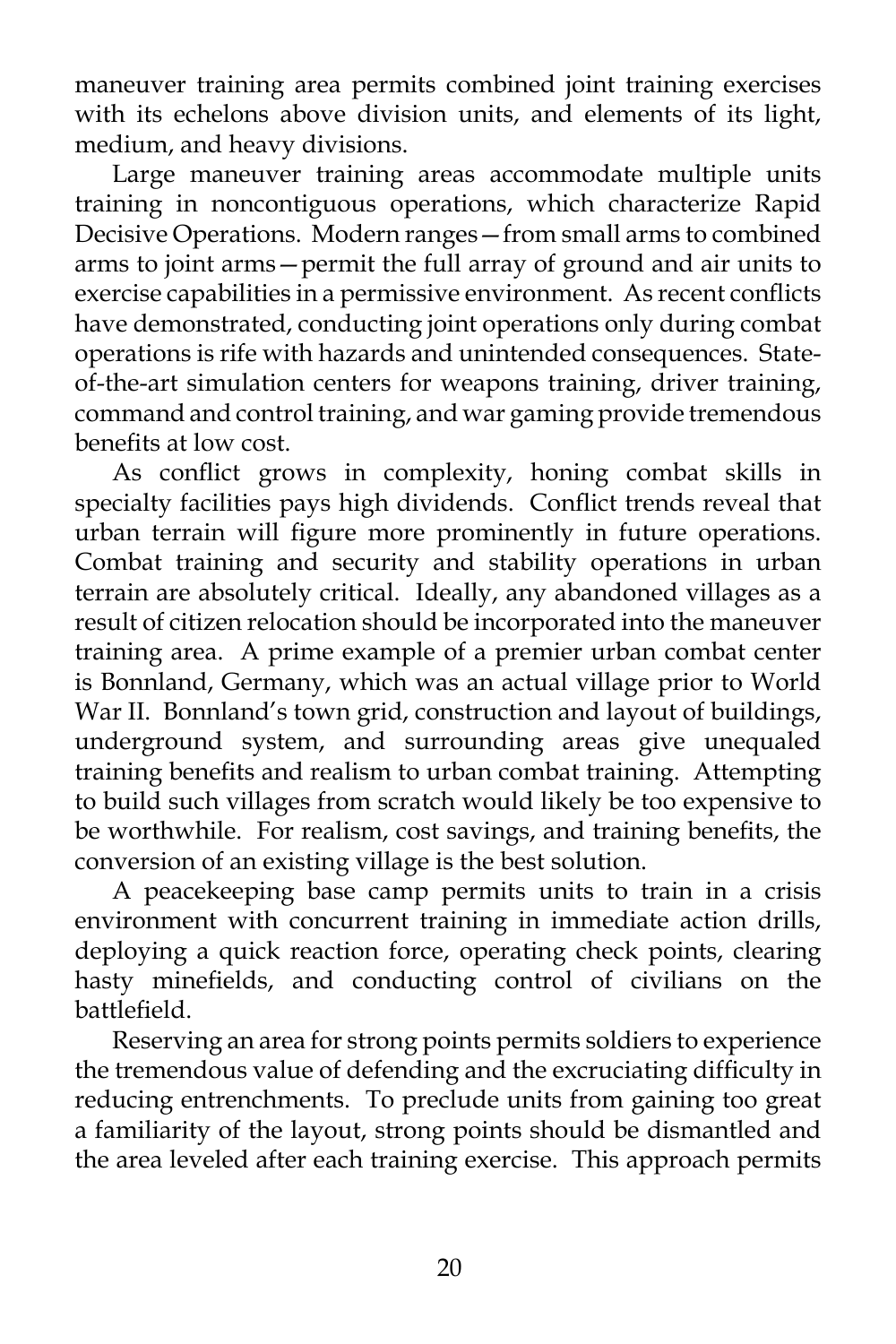units to vary the design of strong points as well as training leaders and soldiers on the planning and preparation of a strong point.

 The forest combat area familiarizes units with the difficulties of operating in wooded terrain. This highly perishable skill is usually tested upon the first enemy contact in combat with devastating results. U.S. units at least have the opportunity to train in such terrain at their home station maneuver training areas and at the Joint Readiness Training Center. European units rarely have the opportunity to train in such areas because they are only available in civilian sectors and are subject to environmental restrictions. On military reservations, the military can be good stewards of the environment and still receive valuable training. The byword should be "No more Huertgen Forests."

 A C-17 capable airfield would serve several purposes. Naturally, it would serve for airlifting the NRF, DJFT, and HRF to a crisis region, and it would serve as a staging area for training involving army aviation and air squadrons. Ground units would also use the airfield for forced entry and hostage rescue training.

 Integrated multinational divisions offer numerous intangibles that enhance cohesion and a sense of community. Living and training in one location permit allies interpersonal contact as a matter of routine. This proximity fosters immersion in English (NATO's official language), training procedures, and cooperation among partner units. The current practice of major training exercises conducted infrequently may have value at the higher echelons of command, but has limited value at lower levels because skills acquired from collective and combined training are perishable. If not conducted routinely within the division training management cycle, they disappear quickly.

 The construction of family housing and supporting infrastructure is not a frivolous or profligate expense. Military communities form unique bonds, which enhance division cohesion. The daily interaction of allied and U.S. families will lead to a quickening of integration through the friendships formed. Frequent contacts among families, as well as exposure to Armed Forces Network (TV) and radio improve language skills, ease the cultural adjustment period and create informal lines of communication among soldiers.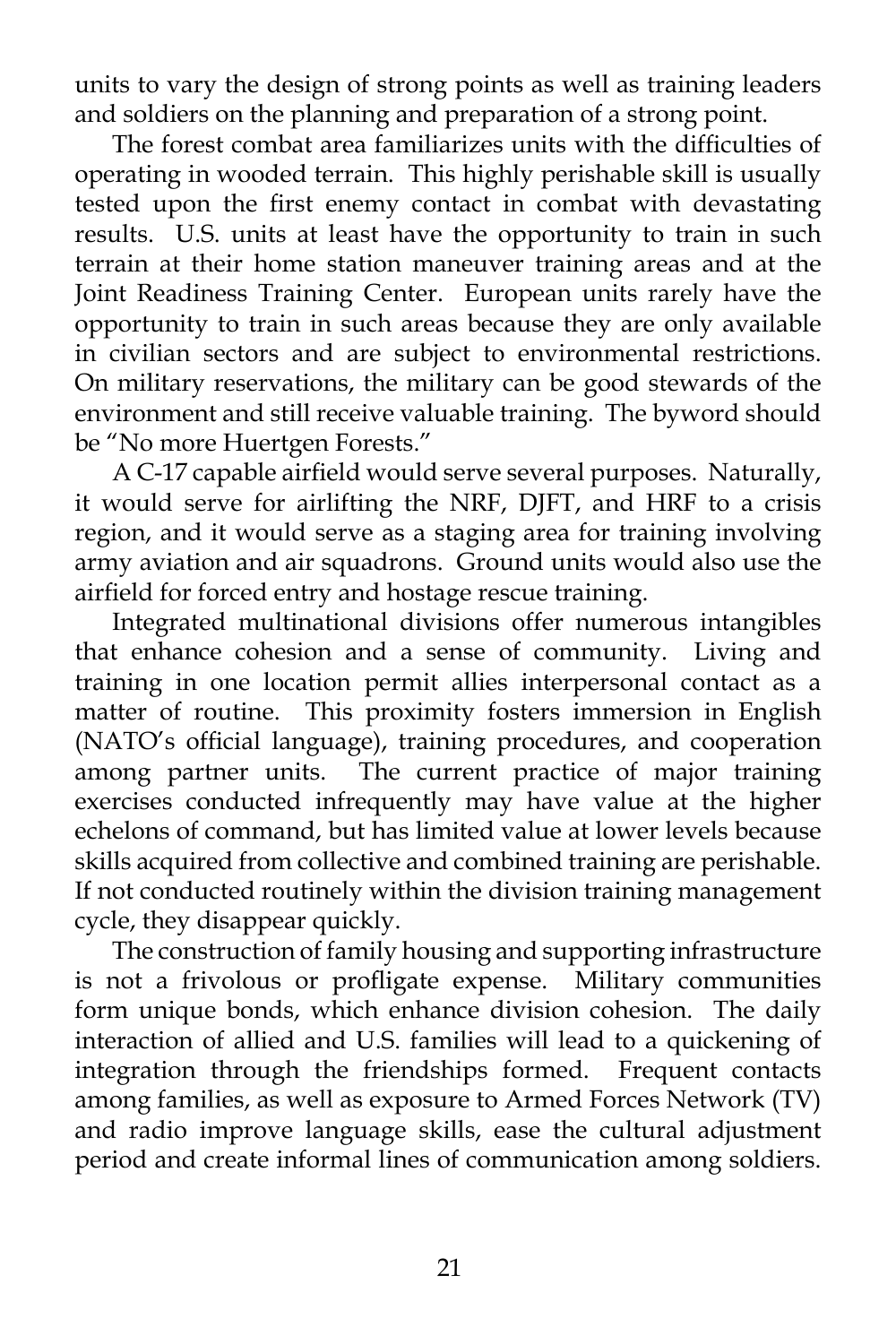Because the United States would have a reduced force of four brigades and headquarters staffs, its family footprint would be relatively small, and an assignment to NATO would not become a hardship tour for married soldiers with the family problems that occur when a military spouse is deployed over an extended period.

 Partnership extends beyond the gates of the base. The reputation of NATO begins or is enhanced in the local community. Mutual participation in base open houses, local festivals, and other special events create deeper relations between host nation citizens and the military. Employing the local populace for citizens in the battlefield training provides a readily available resource at minimum cost.

 Investment in these training complexes seems cost prohibitive. To reiterate, modern living and maintenance facilities and a nearby maneuver training area provide tremendous financial savings and more time available for training. The maintenance and operating costs of these facilities would be a fraction of the current maintenance and renovation costs associated with antiquated, pre-World War II casernes in Germany. The proximity of the facilities to the contiguous training area obviates the costs associated with rail and convoy movement. Significantly, units need not spend the hundreds of man-hours coordinating in-processing and outprocessing currently associated with the major training centers in Germany. NATO members share associated costs (the United States pays for 25 percent of common costs).<sup>18</sup> Moreover, the tremendous cost savings associated with smaller and fewer units make these centers fungible. Since the U.S. presence in Europe is enduring, the investment in modern facilities makes economic sense.

 Rather than accepting the visceral arguments that new NATO bases are too intrusive and cost prohibitive, one should acknowledge that the consolidation of modern facilities and training areas at only nine bases saves time, resources, and money in the long term. Instead of the cluster of casernes with distant scattered maneuver training areas in Germany, units can enjoy superb, immediate, recurrent combined-joint training with responsible impact on the environment and little intrusion on the citizens of the host country. Stationing integrated multinational divisions at nine European bases permits the United States to reduce its force contribution without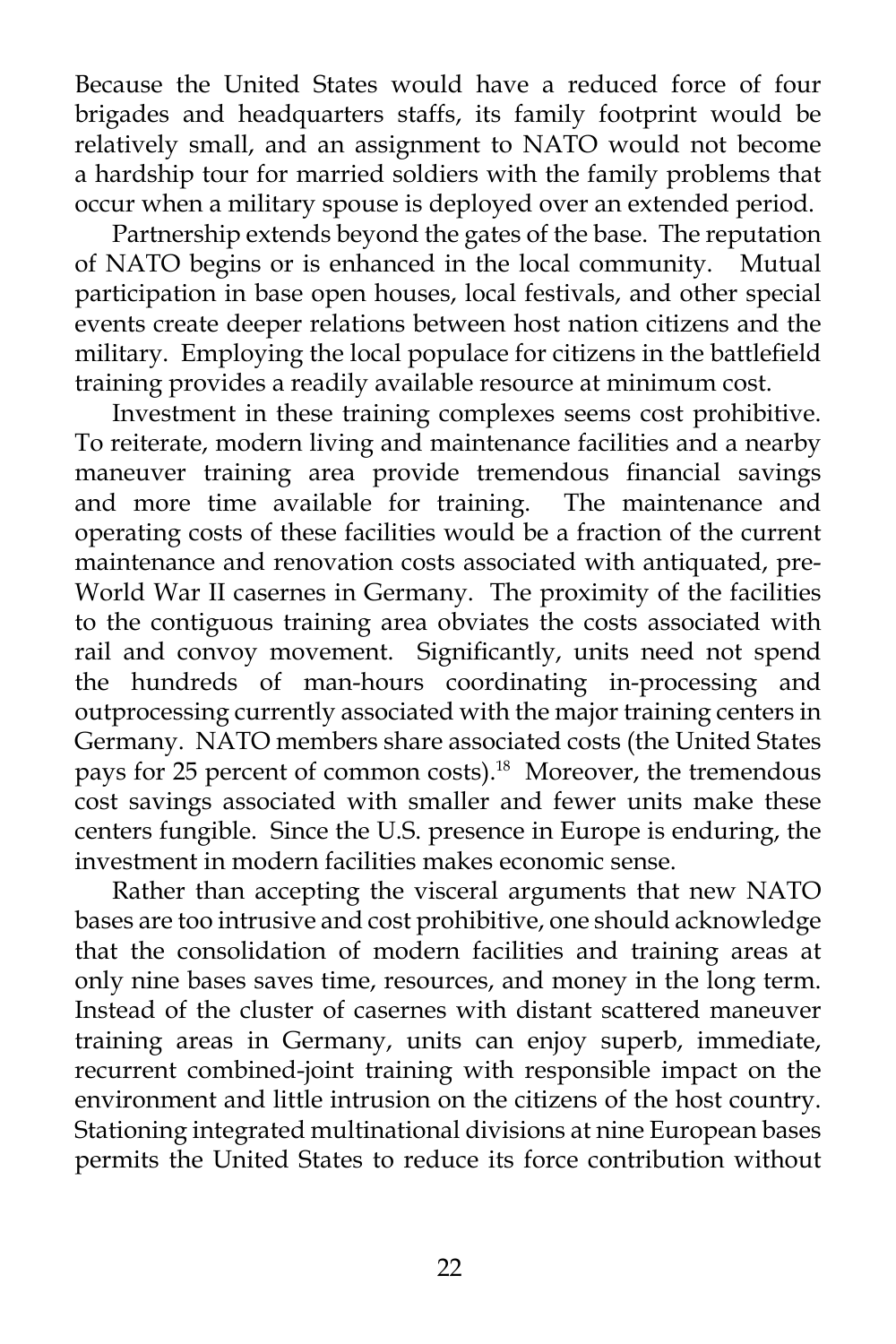marring the sensibilities of U.S. commitment to the Alliance.

 The operative question is whether this restructuring of NATO is adaptable to the NATO command and force structure. If it is not, the concept becomes impractical. The recent reforms, following the November 21-22, 2002, Prague Summit, have set the conditions for this operational restructuring.

# **The Streamlined Military Command Structure.**

 Considering that NATO's military command structure during the height of the Cold War stood at 78 major headquarters, the recent reorganization to just eleven major headquarters is remarkable (see Figure  $1$ ).<sup>19</sup>

 The redesignation of the strategic commands as Atlantic Command Transformation (ACT) and Allied Command Operations (ACO) reveals a greater commitment to transformation and expeditionary capabilities.<sup>20</sup>

 Formerly the Allied Command Europe (ACE), ACO has streamlined into three major joint forces commands, each with an expeditionary posture. Joint Headquarters Command is located in Lisbon and has assumed the operational command function of the former SACLANT with the capability to form a maritime CJTF.<sup>21</sup> Joint Forces Command North and South integrate their land, air, and naval component commands into functional joint forces. Between them, they can form a land-based CJTF.<sup>22</sup> For the first time in its history, NATO is structured and beginning to think as a combinedjoint expeditionary force.

 NATO's International Military Staff conceives a new force structure that permits units "to rapidly deploy to crisis areas and remain sustainable, be it within or outside NATO's territory, in support of both Article 5 and Non-Article 5 operations."<sup>23</sup> Since the majority of NATO's current ground forces are unwieldy and lack the crucial strategic mobility, the military staff's criteria for highly deployable tactical forces with requisite tactical and strategic mobility are essential to expeditionary operations.<sup>24</sup> Multinationality characterizes another key feature of the new force structure, permitting partner countries and international organizations a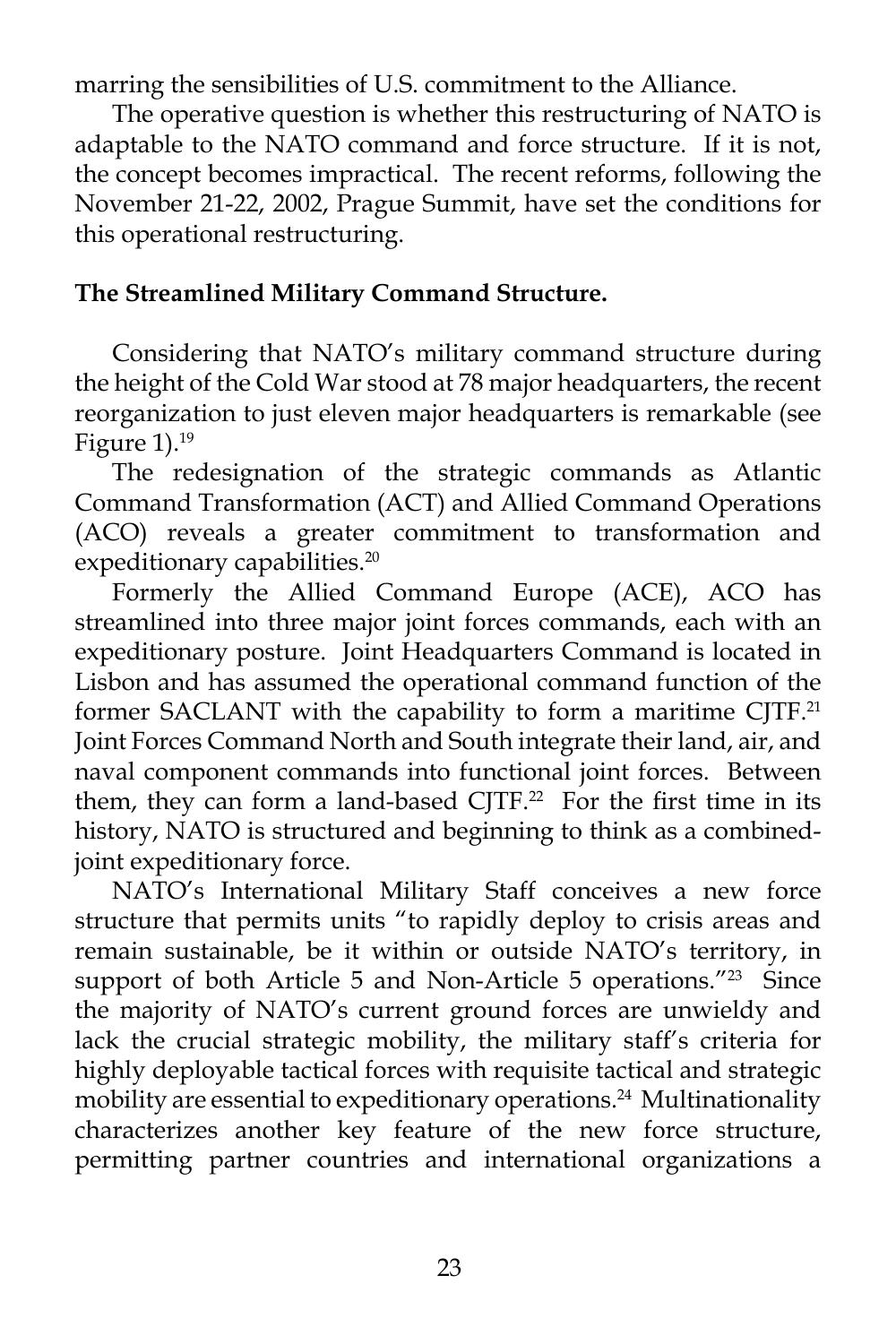

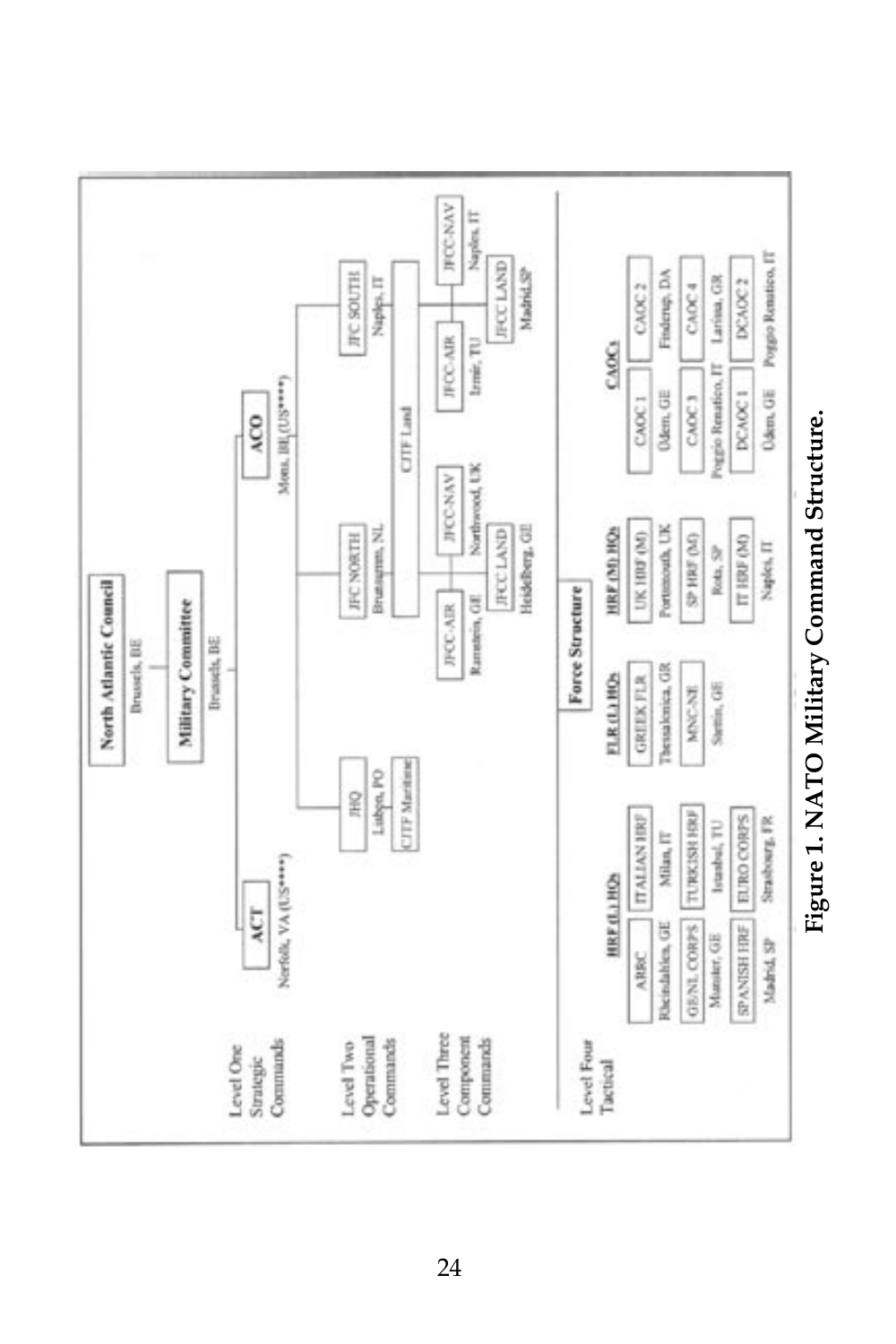definitive role in NATO operations while exhibiting to potential threats "solidarity and its political cohesiveness."25

 Because the NATO force structure is the force provider for the land-based CJTF, it should provide the CJTF with its expeditionary character. In this capacity, it falls short. NATO basically has repackaged the tactical units into high and low readiness forces without really improving their tactical and strategic mobility. The High Readiness Forces-Land (HRF-L) fluctuates in size from the Spanish division-equivalent corps to the 10-division Allied Rapid Reaction Corps (ARRC) with deployment criteria of 90 days or less upon alert. Since the two Deployable Combined Air Operations Centers (DCAOC) and the High Readiness Forces-Maritime have the capability to deploy within hours and days, the HRF-L becomes the bottleneck. The Forces of Lower Readiness are intended to reinforce and sustain an operation if needed.<sup>26</sup> But, if the various divisions of the HRF-L are insufficient, how would two to four more divisions of the Forces of Lower Readiness-Land (FLR-L) be enough? They would not, and hence only give the impression that other member states are active participants. In a serious crisis, the HRF-L would provide the time for member states to mobilize their armed forces.

 The multinational character of the HRF-L is suspect as well. A multinational corps is a mere pretense to true multinational participation. Its subordinate units remain national by organization and are geographically separated. Since integrated multinational divisions provide all the necessary elements for participation and burden sharing, and since the organization of CJTFs into light, medium, and heavy divisions enhance rapid deployment, it is logical that the NATO force structure should comprise nine integrated multinational divisions.

# **The NATO Response Force.**

 Critics could point out that the NATO Response Force (NRF) provides the NATO force structure with its expeditionary component with a deployment readiness of 5-30 days (see Figure 2).<sup>27</sup> With an initial strength of 5,000 by October 2003 and a target of 20,000 by 2006, the NRF is a remarkable organization and would fit perfectly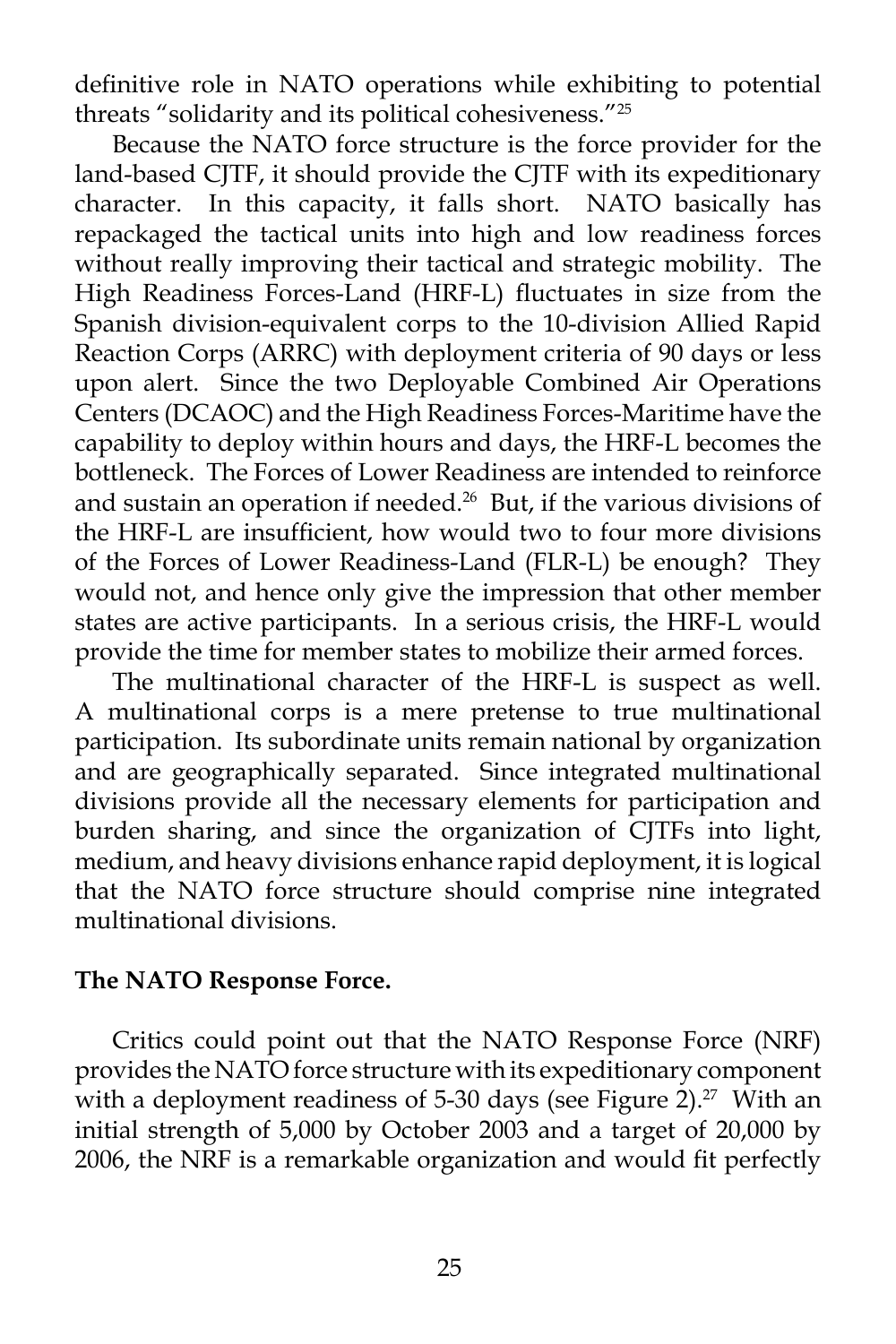with the recommended NATO 3-3 Force Structure.<sup>28</sup> NATO's criteria for the NRF were precise:

a technologically advanced, flexible, deployable, inter-operable and sustainable force, including land, sea and air elements ready to move quickly to wherever needed. It will serve two distinct but mutually reinforcing purposes. First, it will provide high-readiness force able to move quickly to wherever it may be required to carry out the full range of Alliance missions. Second, the NRF will be a catalyst for focusing and promoting improvements in the Alliance's military capabilities and, more generally, for their continuing transformation to meet evolving security challenges.<sup>29</sup>

The NRF will be able to act independently or as the initial entry force for the HRF and will be self-sustaining for 30 days.<sup>30</sup>



**Figure 2. NATO's Graduated Response Forces**.

 In consonance with NATO's new missions, the NRF missions include crisis response (including peacekeeping), support of counterterrorism operations, consequence management (including chemical, biological, radiological, and nuclear events and humanitarian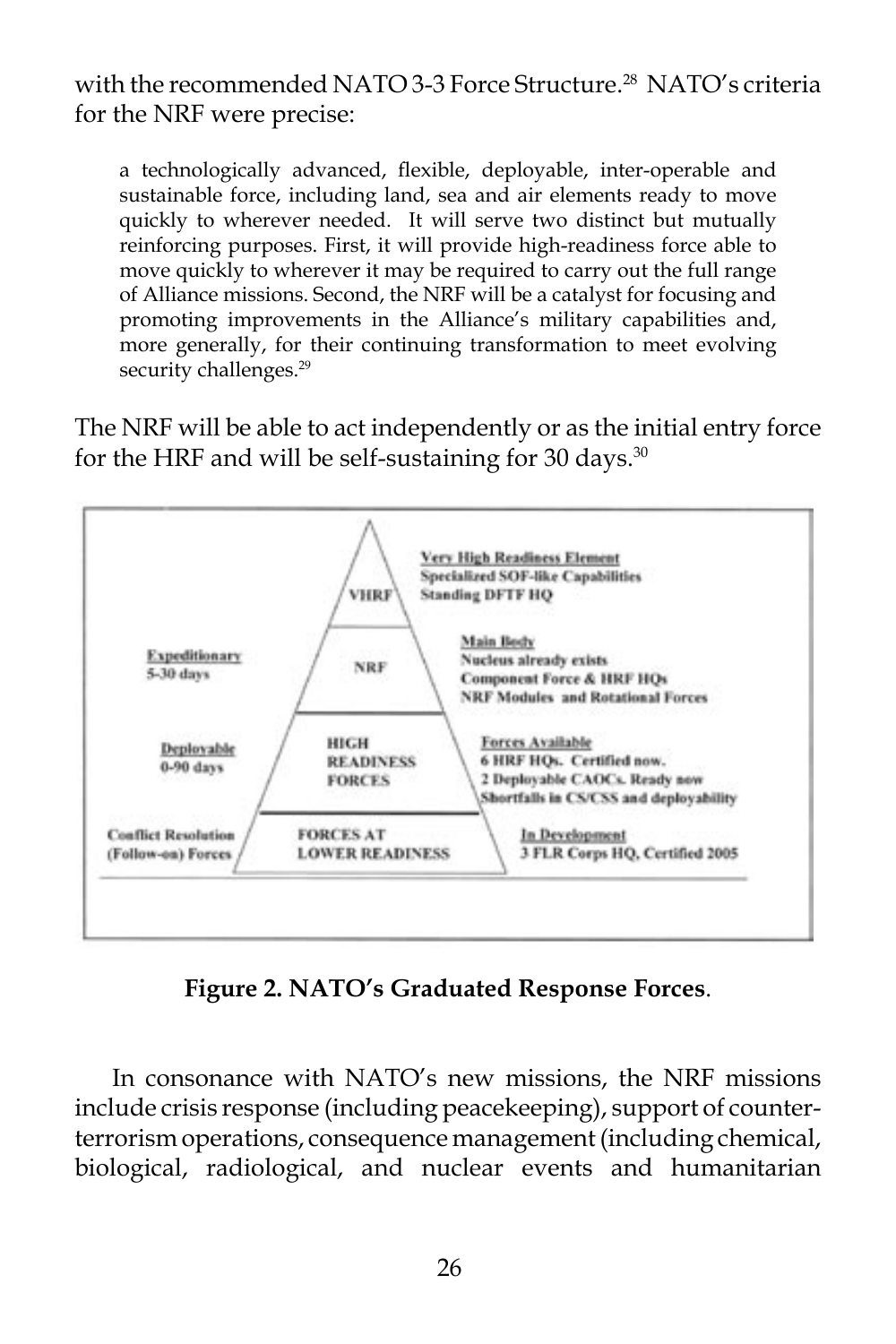crises), peace enforcement, embargo operations (maritime, initial land, and no-fly zone), initial entry force, demonstrative force pack (quick response operations), and noncombatant evacuation. $31$  As is apparent, NATO's missions not only overlap the EU Petersberg Tasks but also have the robust capability to execute them.

 The tip of NATO's spear is the Very High Readiness Force, a battalion-sized joint task force (see Figure 3). $32$  It forms the vanguard of the NRF's initial entry brigade with a potent forced entry capability. NATO discovered that the CJTF was too unwieldy a headquarters to deploy and thus developed the Deployable Joint Task Force (DJTF) concept. So even though the original NATO plan is to form CJTFs from subordinate JFCCs, DJTFs will become the command and control for the NRF and by extension the HRF (see Figure 4).<sup>33</sup>



**Figure 3. Very High Readiness Force**.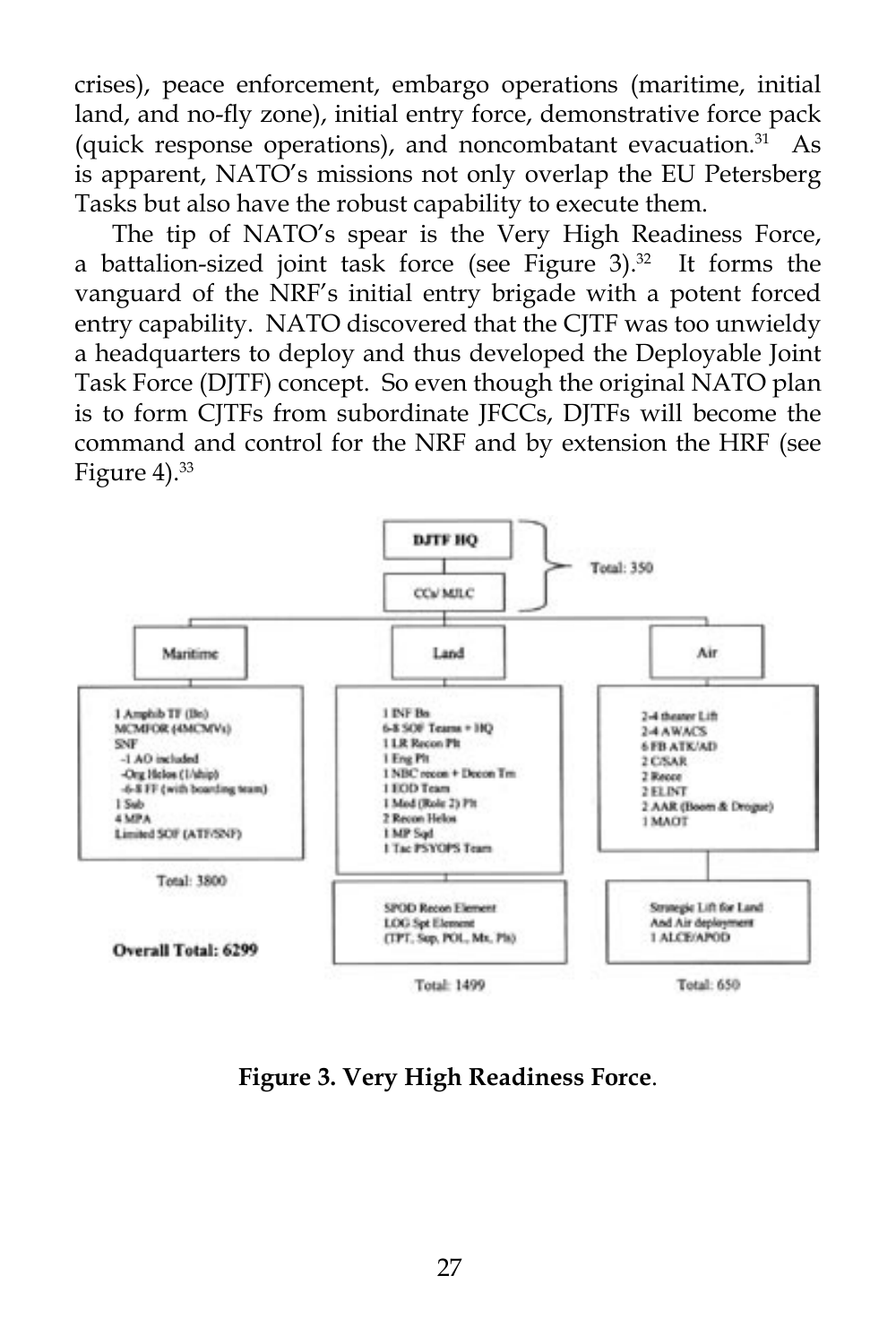

**Figure 4. Command and Control**.

 The significant and unnecessary problem with the current force structure arises from the issue of force generation. The generated forces for the NRF originate from the HRF ground, naval, and air forces. NRF force generation is a two-phased process initiated a year prior to units assuming the duty. The initial force generation conference creates the generic force in accordance with the Combined Joint Statement of Requirement. The final conference determines the specific make up of the force upon activation and once the JFC mission analysis tailors the force.<sup>34</sup>

 Even though NATO is well-versed in force generation, the process is involved, and may require artful negotiations with Alliance members to pledge specific forces for the NRF. Force generation conferences resemble negotiations because Alliance members may be reluctant to contribute forces or opt to contribute forces that are unsuited or not needed for a task force (e.g., infantry versus engineer units).<sup>35</sup> Such a process requires months to garner the necessary forces and is ill-suited for tailoring high readiness forces for crisis response. Force generation is likely to remain a contentious issue as long as the Alliance maintains its current form of segregated divisions.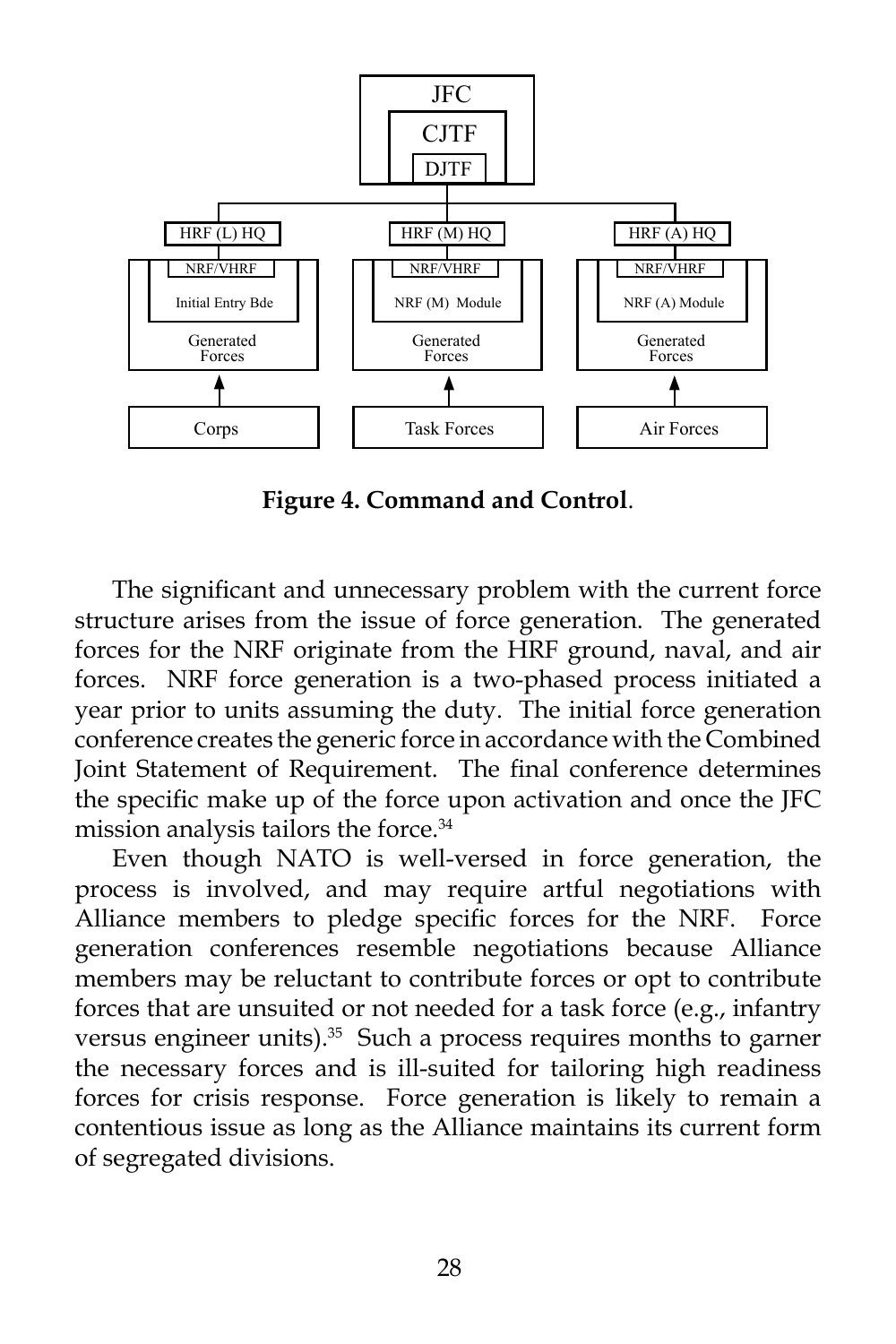The NATO 3-3 Force Structure greatly reduces the tedious force generation process. If a member state declines to participate in an operation, the redundancies provided by the 3-3 Force Structure permit the replacement of the unit. With a ready-made force postured already for expeditionary operations, the CJTF command and staff generates the forces for the NRF quickly, efficiently, and most important, equitably.

 NATO has made great strides with reforms as it postures to meet the challenges of the 21st century. Certainly, no other security organization exists in Europe to compete with the Alliance. Given the tremendous almost revolutionary drive of NATO towards reform since the end of the Cold War, continued reform is expected. The final step lies in the adoption of the 3-3 Force Structure. With such a force, NATO will achieve assured expeditionary capabilities.

# **Conclusions.**

 As it reconfigures its ground forces in Europe, the United States must consider the ramifications of its decisions. If reconfiguration results in a military divorce between the United States and Europe, the Alliance will be doomed. Prominent figures on both sides of the Atlantic would like nothing better than to see the demise of the Alliance in pursuit of their own agendas. A rash decision regarding the basing of U.S. ground forces would only serve the purposes of NATO's opponents.

 A withdrawal of U.S. ground forces would create the impression that the United States is no longer serious about the Alliance. Alleged pan-Europeanists would use this action as a pretext to replace the United States with the EU RRF. It would only be a matter of time before the SACEUR is replaced by a European commander. The rotation of U.S. divisions on a yearly basis would likewise create the impression of a diminished U.S. commitment to the Alliance. Worse, the execution of this scheme would be too disruptive to the U.S. Army to be practical. The United States experimented with a similar rotational system during the Cold War, and it was discontinued due to the difficulties in implementation. The proposed NATO 3-3 Force Structure permits the United States to downsize its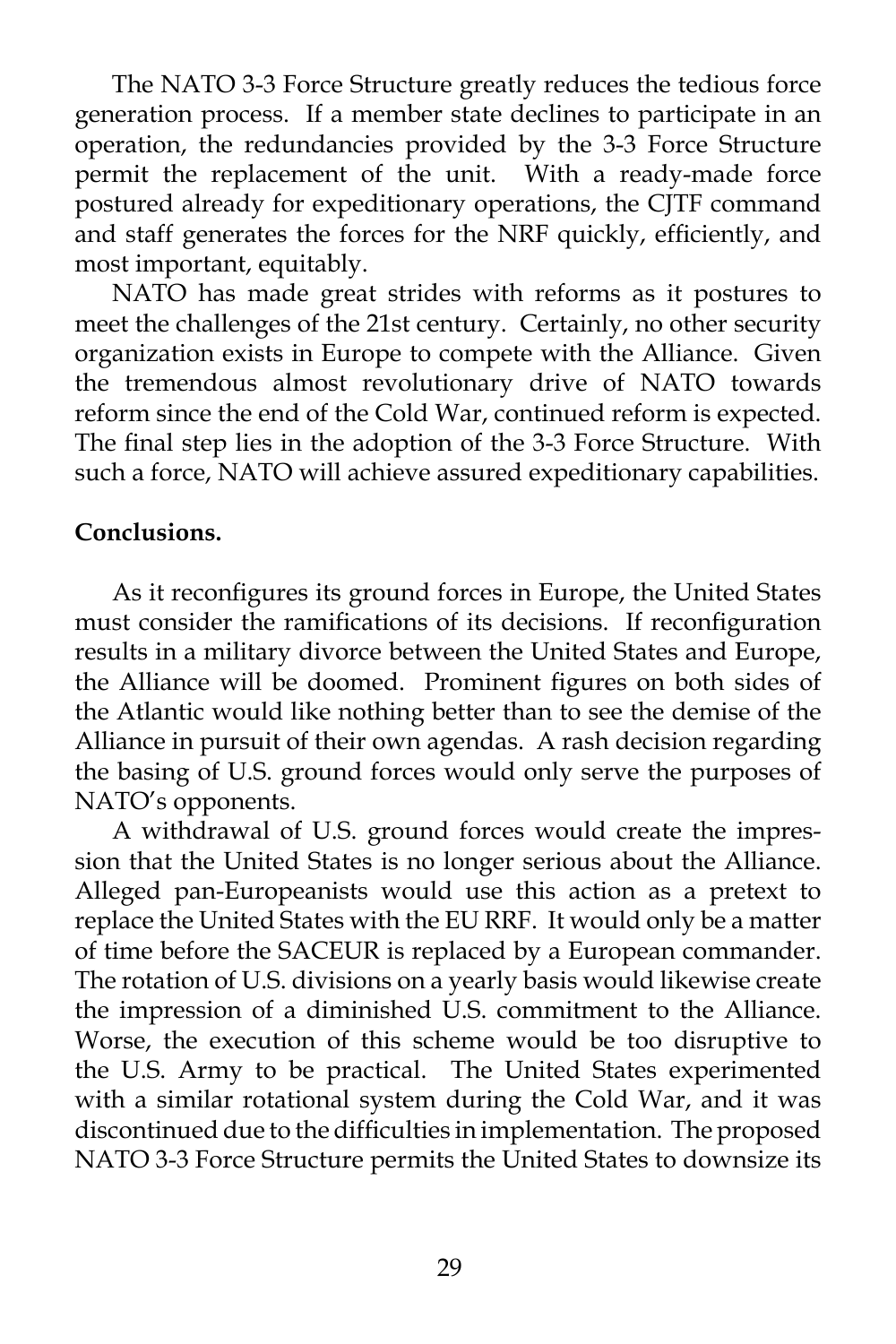presence in Europe without undermining the Alliance.

 The proposed NATO 3-3 Force Structure permits the development of a long-term plan for dealing with the lingering problems of collective contributions, force generation, and basing. Downsizing the Alliance to nine integrated multinational divisions not only makes budgeting and burden-sharing sense, it also permits all Alliance members to make meaningful contributions and take shared risks in security matters. This initiative also permits the United States to downsize its ground presence to about four brigades, a Special Forces component, and two major headquarters—a size of about 10,000-12,000 personnel.

 If the Alliance does not adopt the integrated multinational division concept, the European side of the Alliance will continue as a junior partner with diminishing contributions. Moreover, without these divisions, Europeans will view the downsizing of U.S. ground units as another example of U.S. disengagement from Europe. The NATO 3-3 Force Structure provides an immediate source for force generation, particularly combat support and combat service support units, which the Alliance lacks in sufficient numbers. Moreover, NATO can conduct long-term deployments without over-extending itself or over-using key units and personnel.

 As a long-term initiative, NATO needs to realign its basing concept to permit swifter access to out-of-area regions and the consolidation of land and resources. Division-sized bases with living, working, and training facilities, as opposed to hundreds of small casernes scattered throughout Europe, enhance unit readiness, interoperability, and cohesion within the Alliance.

Recommendations:

- Adoption of the NATO 3-3 Force Structure.
- Establishment of a NATO working group to explore nine division-sized bases.
- Adoption of a public awareness campaign to inform member states of the need for a NATO 3-3 Force Structure and divisionsized bases.
- U.S. withdrawal of political support of, and a priori support of, the use of NATO assets for the EU Rapid Reaction Force.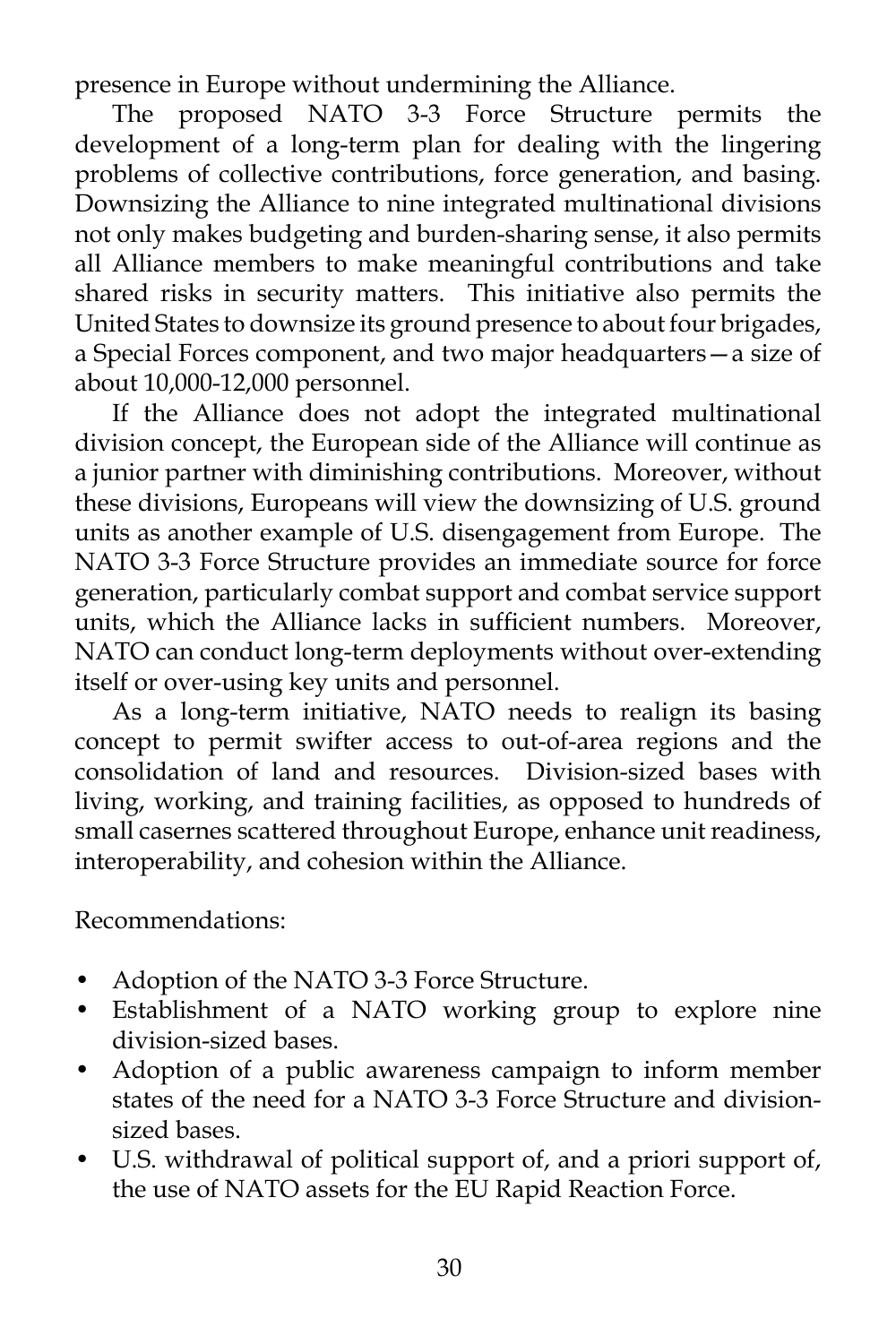The United States can have its cake and eat it, too, without appearing unilateralist. The United States needs a power security partner, and any decision which endangers that need will be to the U.S. detriment. The implementation of these long-term recommendations will provide the Alliance with a powerful, sustainable expeditionary force and significantly ease the U.S. security burden.

### **ENDNOTES**

1. Lawrence S. Kaplan, *NATO and the United States*, Boston: Twayne Publishers, 1988, pp. 39-48, 61-62. Although atomic weapons were the backbone of the security umbrella, the presence of U.S. ground troops clearly implied that the United States would go to war if the Soviets invaded Western Europe, hence bolstering deterrence.

2. "Ready, or Not: Europe's not-so-rapid-reaction force," *Economist*, May 24- 30, 2003, Internet *http://ebird.dtic.mil/May2003/ s20030523187678.html*, p.1

 3. *The Economist*, p. 1; R. Nicholas Burns, "NATO Has Adapted: An Alliance With A New Mission," *International Herald Tribune*, May 24-25, 2003, Internet *http: //ebird.dtic.mil/May2003/s20030527187885.html*, p.1.

4. Lorenzo Cortes, "Wald: Europeans Not Addressing Strategic Lift Deficit With A400M," *Defense Daily*, September 3, 2003, Internet *http://ebird.dtic.mil/ Sep2003/s20030903213389.html.*

5. Illustrating this gridlock is the EU intervention into Albania in 1997 in which the EU states became so mired in debate that an Italian-led coalition was forced to resolve the crisis nearly 5 months after it emerged. Even the EU intervention in Congo (Operation ARTEMIS) from June to September 2003 can hardly qualify as successful crisis action planning since France provided the lion's share of the contribution, and hence few members shared any risks for debate.

6. Even without conjuring up the Cold War solidarity, the military and postconflict operations in Bosnia, Kosovo, Afghanistan, and even Iraq illustrate the dynamics of U.S. leadership regarding coalition building.

7. John O'Sullivan, "Ill-Conceived European Defense Alliance Gains Steam," *Chicago Sun Times*, October 21, 2003, Internet, *http://ebird.afis.osd.mil/ebfiles/ s20031022226578.html.*

8. Raymond A. Millen, *PAX NATO: The Opportunities of Enlargement*, U.S. Army War College: Strategic Studies Institute, November 2002, pp. 14-15.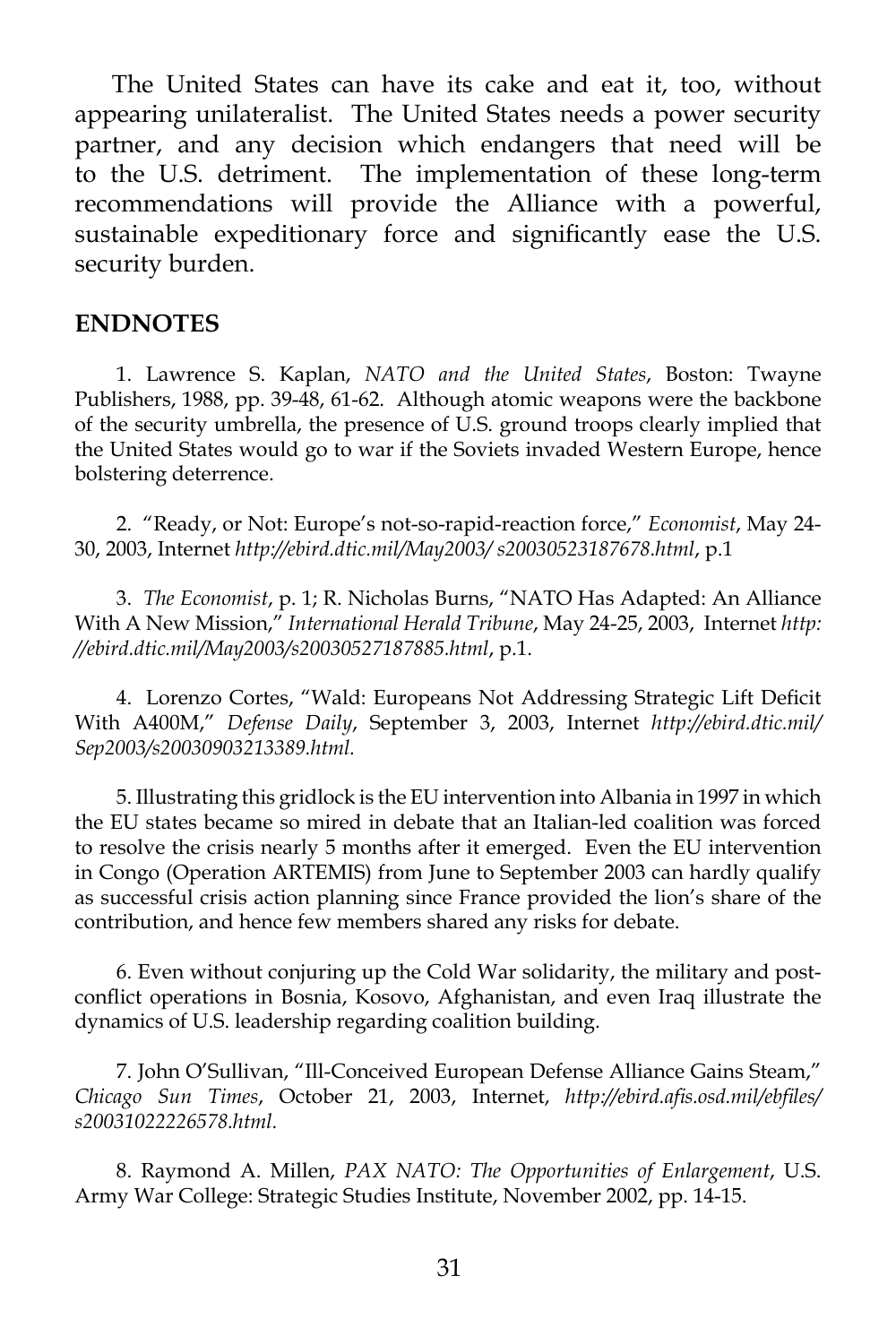9. Dr. Andrew Dorman, *European Adaptation to Expeditionary Warfare: Implications for the United States Army*, Carlisle, PA: U.S. Army War College, Strategic Studies Institute, August 2002, p. 6.

10. By the Berlin Plus agreement between NATO and the EU, the EU is permitted access to "NATO assets and capabilities for EU-led Crisis Management Operations." "Berlin Plus Agreement," SHAPE Information, Internet, *http://www. anto.int/shape/news/2003/shape\_eu/se030822a.htm*. See also Philip Shishkin, "U.S. Decries EU Plan To Set Up Military Center Outside NATO," *Wall Street Journal*, October 3, 2003, Internet, *http://ebird.afis.osd.mil/ebfiles/s20031003221877.html.*

11. Ivo H. Daalder, "Are the United States and Europe heading for divorce?" *International Affairs*, Vol. 77, Issue 3, 2001, pp. 553, 561.

12. Bernard Jenkin, "Europe Must Stop Trying To Compete With NATO," *London Financial Times*, October 8, 2003, Internet, *http://ebird.afis.osd.mil/ebfiles/ s20031008222970.html*.

13. Burns, p. 2.

14. John J. Lis and Zachary Selden, *NATO Burdensharing After Enlargement,*  Congressional Budget Office, August 2001, Internet, *http://www.cbo.gov/ showdoc.cfm?index-2976&sequence=0&from=0*, pp.4-5. See also *Report to the Congress on the Military Requirements and Costs of NATO Enlargement*, February 1998, Internet, *http://www.defenselink.mil/pubs/nato/*, p. 2.

15. The MTOE for each division varies widely: 82d Airborne Division, 101st Airborne Division (Air Assault), 1st Armored Division, 1st Infantry Division (Mechanized), 2d Infantry Division (with one Stryker Brigade), 10th Mountain Division (Light), 25th Infantry Division (with one Stryker Brigade), 3d Infantry Division (Mechanized), 1st Cavalry Division, and 4th Infantry Division (Digitized).

16. This observation is not meant to denigrate light divisions but to highlight the fundamental differences between heavy and light divisions. No doubt quite a few officers, NCOs, and enlisted in light divisions will have mechanized experience, but establishing the maintenance infrastructure and procedures will take months before operations begin to run smoothly. By that time, the rotation will be over.

17. Command authority is a particularly contentious issue for the United States. It should not be so because the precedent was set long ago. U.S. forces have served under foreign commanders in the Revolutionary War (von Steuben, Lafayette), the Civil War (many commanders fresh from Europe could barely speak English), World War I (Foch), and World War II (Alexander, Montgomery,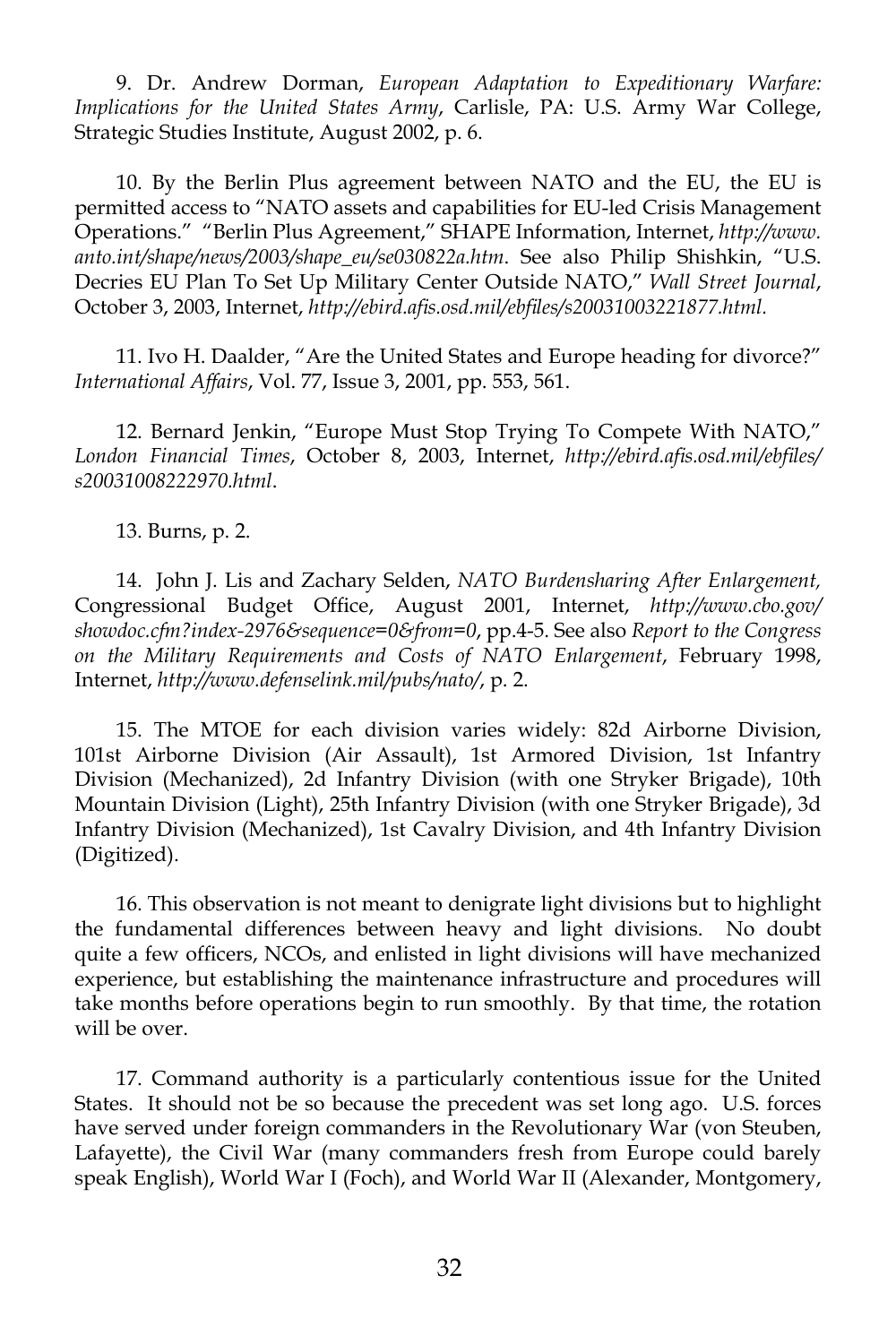and Slim). U.S. military and political leaders need to get in front of this issue and explain that such thinking is resurgent isolationism.

18. Lis and Selden, p.2.

19. The NATO Military Command Structure is adapted from Lieutenant Colonel Brick T. Miller, *Transforming the NATO Military Command Structure: A New Framework for Managing the Alliance's Future*, ACUS Occasional Paper, Washington, DC: The Atlantic Council of the United States, April 2003, p. 11.

20. "New NATO Command Structure," *NATO Issues*, June 18, 2003, Internet *http://www.nato.int//issues/military\_structure/command/index-e.htm*, pp. 1-2. The most substantial change was the re-designation of Strategic Allied Command Atlantic (SACLANT) as Atlantic Command Transformation (ACT), which no longer has an operational command function. ACT's primary function is to "oversee the transformation of NATO's military capabilities." Since the Supreme Allied Commander Transformation is dual-hatted as the Commander U.S. Joint Forces Command, transformation initiatives between the United States and the Alliance will be more closely aligned. Moreover, ACT will establish a number of joint-related training and research centers in Europe.

21. Luke Hill, "NATO Base Cuts in New Command Revealed," *Jane's Defence Weekly*, June 11, 2003, p. 1. Internet, *http://www2.janes.com/search97/vs.vts?action=V iew&VdkVgwKey=/content1/janesdatat/.*

22. *Ibid*.

23. *The New NATO Force Structure*, International Military Staff, January 24, 2003, Internet, *http://www.nato.int/ims/docu/force-structure.htm*.

24. *Ibid*.

25. *Ibid*.

26. *Ibid*. *Operational Testing of NATO High Readiness HQ Finalised*, NATO Update, January 10, 2003, Internet, *http://www.nato.int/ims/docu/update/2003/01 january/e0109a.htm*. See also Colonel Bradley Mason, *NATO Response Force: Graduated-readiness forces and the NRF*, briefing for the SMI conference on NATO Land Systems, June 11-12, 2003. Referred to as Mason, SMI Conference.

27. Mason, SMI Conference.

28. Kevin Dougherty, "NATO Commanders Say Rapid-Response Force Should Be Ready by October," *European Stars and Stripes*, June 19, 2003, Internet, *http://ebird.dtic.mil/Jun2003/s20030620194260.html*. See also Luke Hill, "NATO